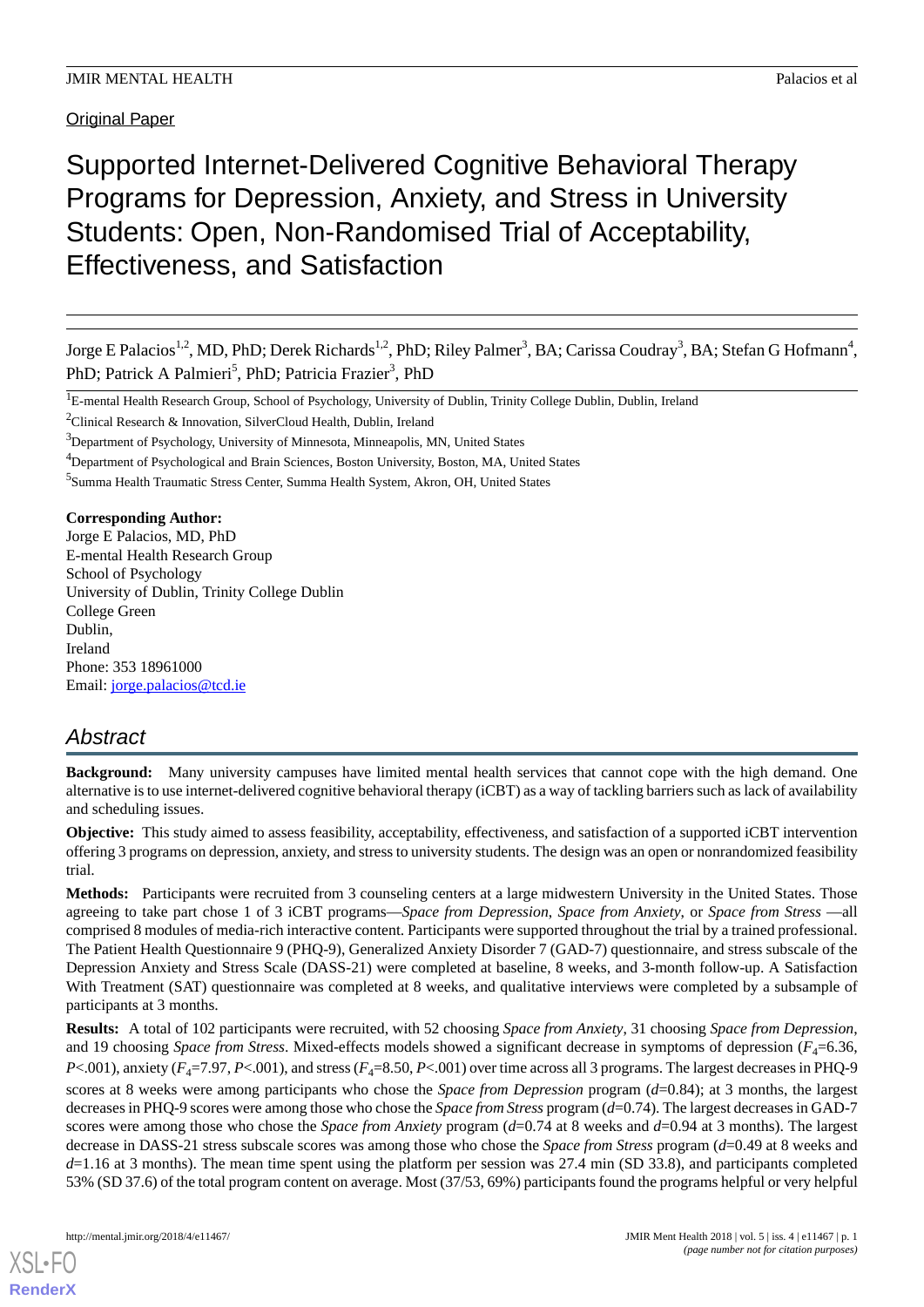and liked the convenience and flexibility of the intervention. Qualitative interviews (n=14) indicated the intervention met students' expectations, and they saw it as a valuable complement to face-to-face treatment.

**Conclusions:** The iCBT programs tested in our study appear to be feasible, acceptable, and effective in a university environment. Participants described the benefits of having a flexible, supported Web-based intervention available on campus. Larger trials should be conducted to further test the effectiveness of supported Web-based interventions that give students a choice of program depending on their symptom profile.

*(JMIR Ment Health 2018;5(4):e11467)* doi:  $10.2196/11467$ 

## **KEYWORDS**

depression; anxiety; cognitive therapy; students

## *Introduction*

#### **Background**

Within the university student population, depression and anxiety are among the most prevalent mental health conditions [\[1](#page-13-0)]. The 2017 American College Health Survey found that 61% of college and university students reported experiencing *overwhelming* anxiety on at least one occasion in the previous 12 months, and 39% reported feeling so depressed that it was *difficult to function* at least once in the same time period [[2\]](#page-13-1). These numbers reflect the difficulties young people might experience on entering higher education, including academic pressure [\[3](#page-13-2),[4\]](#page-13-3), managing social demands [[5](#page-13-4)], and developmental changes that might give rise to mental health difficulties [[1\]](#page-13-0). Counseling center directors report that there has been an increase in recent years in the number of students seeking help for serious psychological problems [[6\]](#page-13-5).

Current mental health resources on campus often do not adequately address the needs of the student population [[6\]](#page-13-5). For example, because of the increased demand for services, counseling centers often have long waiting lists [[7](#page-13-6)]. In addition, many students with mental health issues do not seek services [[8\]](#page-13-7); the primary barriers include stigma, lack of time, and scheduling concerns [[9\]](#page-13-8).

Internet-delivered mental health interventions might be one way to address the increased demand for mental health care. A recent meta-analysis of 48 studies supported the effectiveness of technology-based mental health interventions (mostly delivered via computer) in college student samples [[10\]](#page-13-9) (relative primarily to wait-list control groups). Most Web-based mental health interventions are based on cognitive behavioral therapy (CBT), which is an empirically supported treatment for many mental health disorders [\[11](#page-13-10)]. Although interventions can be self-guided, those that are clinician-supported are generally more effective than those that are self-guided [[10,](#page-13-9)[12\]](#page-13-11). Web-based mental health interventions can be disseminated widely and, therefore, might address the limited availability of in-person counseling services. In addition, because these interventions can be accessed remotely and at the students' convenience, they allow for flexibility in working around busy schedules and alleviate concerns about stigma.

Although internet-delivered CBT (iCBT) has been shown to be effective for college students [\[10](#page-13-9)], some gaps remain in our understanding of how best to implement these interventions on campus. Many studies have used convenience samples of

 $XS$ -FO **[RenderX](http://www.renderx.com/)** undergraduate students, particularly students in psychology classes [\[10](#page-13-9)]; however, few studies have tested the feasibility and effectiveness of iCBT when implemented as part of a campus service delivery system. In addition, previous meta-analyses have highlighted the need for more user feedback from interviews and other qualitative methods to better tailor Web-based interventions to the needs of college students [[13\]](#page-13-12). For example, 1 qualitative study found that college student users of a Web-based stress management intervention not only liked the flexibility and anonymity of using the program but also would have liked greater individualization to the specific stressors faced by college students [[14\]](#page-13-13).

## **Objectives**

The aims of this mixed-methods study were to assess feasibility, acceptability, effectiveness, and satisfaction with iCBT interventions embedded within the care delivery system of a large university. Feasibility was defined in terms of the number of students recruited and the percentage of those that started a program. Acceptability was measured using data on usage and engagement with the intervention acquired via the Web-based system. Effectiveness was assessed using standard measures of symptoms of depression, anxiety, and stress completed at baseline, endpoint (8 weeks), and follow-up (3 months). Finally, satisfaction was measured via a questionnaire at the end of the 8-week intervention period and a semistructured phone interview at 3-month follow-up.

## *Methods*

## **Procedures**

The trial protocol containing the complete methodology has been published [[15\]](#page-13-14) and was approved by the University of Minnesota institutional review board (code number: 1503S64741). This was an open trial in which recruited participants were asked to choose between 3 interventions targeting depression, anxiety, or stress. Recruitment took place from October 2015 to September 2017 at the University of Minnesota-Twin Cities, which is a large urban campus, with approximately 52,000 students (6588/52,000, 12.67% international students). Approximately 15.37% (8512/52,000) of the students use campus mental health services, and there often is a wait-list.

Students were recruited through 3 campus centers: the student counseling center, a mental health clinic associated with the student health service, and the international student office. The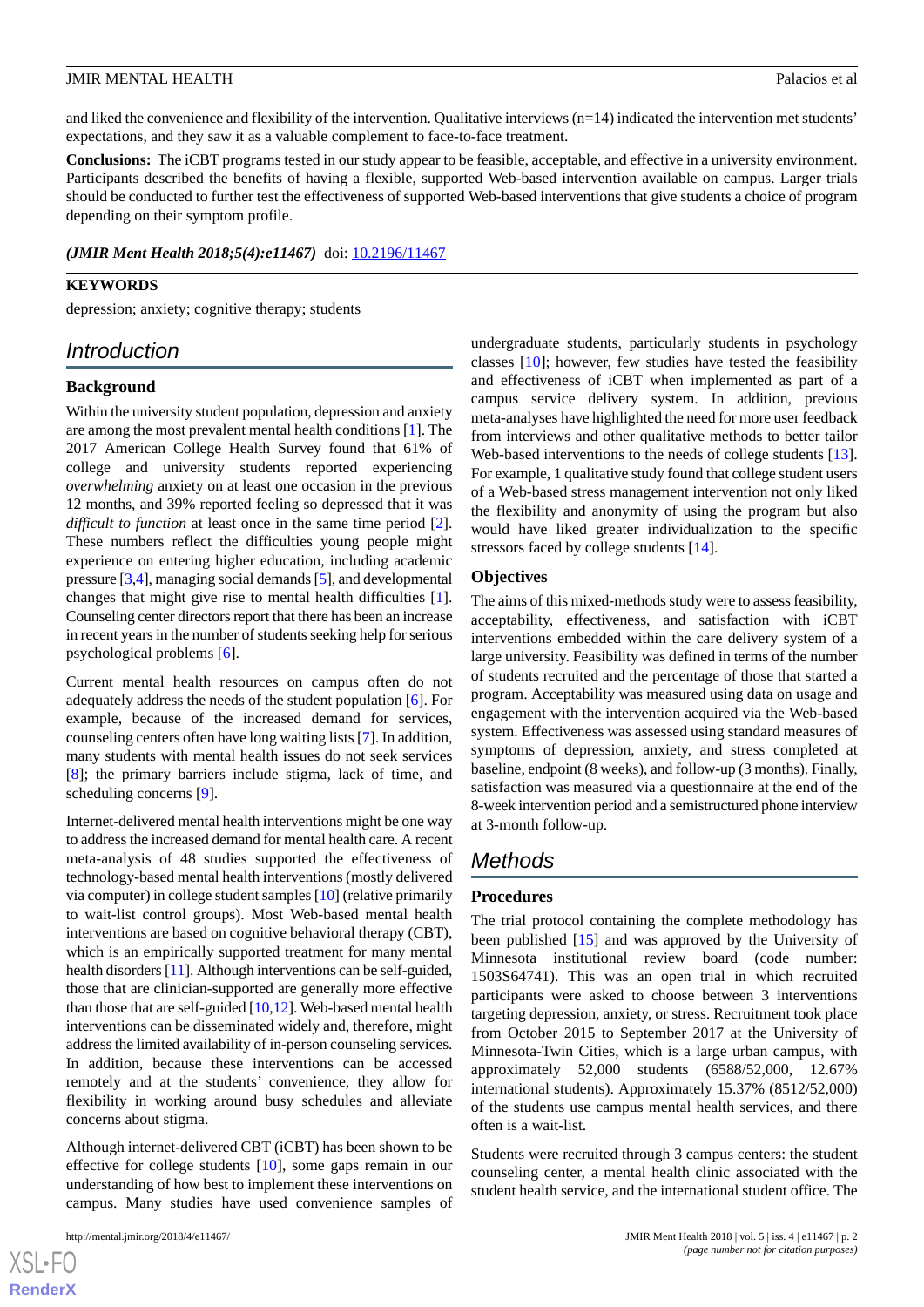counseling center and mental health clinic both provide individual and group psychotherapy to students, with the latter tending to serve students with more serious issues. The international student office does not provide psychotherapy but has licensed providers on staff who refer students to the other offices. Information about the programs was made available to students through posters, websites, and staff at each office. Interested students were emailed a link with more information about the program and an invitation to participate in the study. If there was a wait-list at the student counseling center or mental health clinic (which varied over time), students were told that they could access SilverCloud immediately. They were also asked to complete the Web-based program before starting face-to-face counseling. In addition, they completed the following screening measures: the Patient Health Questionnaire 9 (PHQ-9), the Generalized Anxiety Disorder 7 (GAD-7) questionnaire, and the stress subscale of the Depression, Anxiety, and Stress Scale (DASS-21). Students were provided with scores on these measures along with explanatory text (eg, "your score on the PHQ-9 would indicate mild depressive symptoms") so that they could make an informed decision as to which of the 3 programs they wanted to select. Information regarding the programs was limited to general information regarding their basis in CBT techniques and that each was tailored to address either depression, anxiety, or stress more specifically. On choosing their preferred program, they were assigned a supporter. The intervention was intended to last for 8 weeks, with measures taken at initial assessment (screening), after 8 weeks, and at a 3-month follow-up. At 8 weeks, a Satisfaction With Treatment (SAT) questionnaire [\[16](#page-13-15)] was also sent as part of the follow-up. Finally, during the second year of the trial, participants were invited to complete a follow-up interview at 3 months on their perceptions, attitudes, and experiences of the intervention.

#### **Inclusion and Exclusion Criteria**

All students over 18 years of age with computer and internet literacy enrolled at the University of Minnesota were eligible for recruitment. On completion of screening measures, students had to meet the threshold for mild depression (score of 5+ on the PHQ-9), anxiety (5+ on the GAD-7), or stress (15+ on the DASS-21 stress subscale, after multiplying score by 2). The protocol stated that participants would not be included in analyses if they did not meet the threshold for the program they chose. This occurred in only 5 cases, and in every case, the student met criteria on another measure. Therefore, these participants were not excluded from the analyses. All students were above the threshold on at least one measure.

Clients attending in-person therapy, either individually or in a group setting, were excluded from the study. Students at particular risk, based on self-harm questions, were referred to a clinician for further assessment. Throughout the trial, there was a *help* button on the program that could be accessed at any time that directed students to available resources.

## **Intervention**

 $XS$ -FO **[RenderX](http://www.renderx.com/)**

The 3 iCBT programs (*Space from Depression*, *Space from Anxiety*, and *Space from Stress*) were delivered via a Web 2.0 platform and comprised 8 modules of media-rich interactive

content. These programs were developed by SilverCloud Health, a multidisciplinary clinical, design, and development team. The SilverCloud platform employs several strategies aimed at improving the user experience, including personal, interactive, supportive, and social tools. All 3 programs incorporate core concepts of CBT, such as behavioral activation, cognitive restructuring, and challenging core beliefs. *Space from Depression* embeds these concepts into a program detailing the concept of depression, understanding negative thinking and its consequences, and including personal stories from people with a history of depression. *Space from Anxiety* includes a module on facing one's fears and working through the hierarchy of fears. *Space from Stress* primarily focuses on improving positive well-being (eg, finding meaning, happiness, and adapting to one's environment), addressing stress in university settings, and developing a more balanced and meaningful life. All content of these programs follows evidence-based CBT principles. Each program also incorporates introductory quizzes, videos, informational content (including stories from other users), interactive activities, and a personal journal. More detailed information on the content of the platform can be found in the published protocol [\[15](#page-13-14)] and in previous research [[17\]](#page-13-16). The standard recommendation was to complete 1 module per week over the 8-week period, with weekly reviews provided by the supporter. Students could access the program at any moment from any computer with an internet connection.

## **Support**

Each study participant was assigned a staff member (who was a licensed psychologist or social worker) from the office through which they were recruited to act as supporters throughout the trial. These supporters received training in the program and how to give feedback through the Web-based system. The supporters initially sent a welcome message to the participants encouraging their use of the program and highlighting key aspects such as potential benefits and navigation through the different modules. Thereafter, the supporters logged in each week, reviewed the participants'progress, and left feedback that included a response to the work the participants had completed that week. Participants were also able to share more information via journal entries, although this was not obligatory. The feedback given by the supporter typically took between 10 and 15 min per participant per session. Finally, if the supporter detected a long period of inactivity (more than 1 week), they sent a message prompting the student to use the program.

## **Measures**

All measures were completed on the SilverCloud platform. Sociodemographic data included age, gender, ethnicity, employment, relationship status, school year, and international student status. Measures gathered through active use of the platform were collected using the SilverCloud back-end data capture. These include log-ins, time spent on the platform (total and per session), modules completed, page views, and journal entries. A total of 3 primary outcome measures were used to assess effectiveness. The first was the PHQ-9 [\[18](#page-14-0),[19\]](#page-14-1), a widely used screening tool reflecting the diagnostic criteria for depression in the Diagnostic Manual of Mental Disorders, Fifth Edition (DSM-5) [[20\]](#page-14-2). The PHQ-9 comprises 9 items scored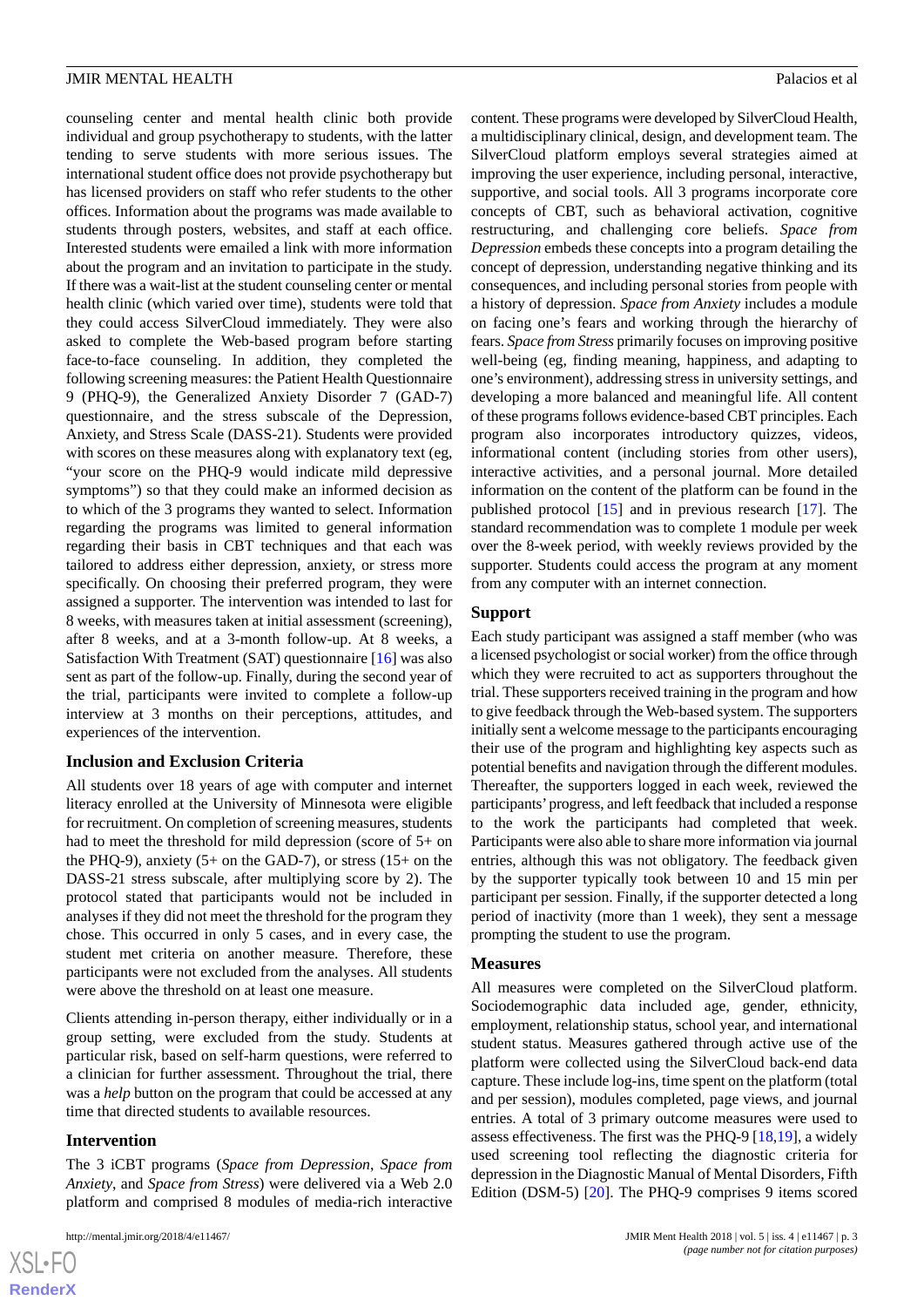on a scale of 0 to 3, with total scores of 0 to 27. The second was the GAD-7 questionnaire [[21\]](#page-14-3), designed to assess anxiety per the criteria for generalized anxiety disorder in the DSM-5. It comprises 7 items scored from 0 to 3 each, with total scores of 0 to 21. The third was the DASS-21 [\[22](#page-14-4)] stress subscale. Items are rated on a 0 to 3 scale, with total scores ranging from 0 to 21. On all 3 measures, higher scores indicate higher symptom severity. The SAT questionnaire included 4 quantitative questions regarding satisfaction with Web-based treatment (eg, "How did this online treatment compare to previous treatments?") measured on a 5-point scale (0=*Much better* to 4=*Not at all good*) as well as 2 open-ended questions asking participants to describe what they most and least liked about the program.

## **Structured Interviews**

In the second year of the trial, all students enrolled in the study were emailed to see if they were interested in completing a structured interview regarding their perceptions of the program. A follow-up email was sent if no response was received after 1 week. A total of 30 participants were contacted, and 14 agreed to be interviewed. Interviews were conducted via phone by a PhD student in counseling psychology. Interviews were recorded and then transcribed. Transcriptions were independently double-checked for accuracy. Interviews typically lasted for 10 to 15 min. In 1 case, the student declined to be interviewed and instead submitted written responses to the questions.

The interview was intended to further explore the participants' perceptions, attitudes, and experiences regarding the intervention beyond the 2 open-ended questions on the SAT. Questions were derived by consensus among a group that included intervention supporters, counseling center administrators, a faculty member, and a graduate student. Questions focused on how and why students accessed SilverCloud (eg, "How did you hear about SilverCloud?" and "Why did you decide to use SilverCloud instead of in-person counseling?"), what they thought about specific aspects of it (eg, "Did you like that you could complete the program in any order, or would you have preferred that the program had more structure?" and "What did you think about having a supporter?"), and a more general evaluation of how well it met their needs (eg, "In general, how did you feel about using the Silver Cloud program?" and "If you have done in-person counseling before, how did it compare to SilverCloud?").

#### **Data Analysis**

Feasibility was measured by calculating the percentage of participants logging in to their chosen platform from those initially recruited and invited. Acceptability was assessed in terms of the total time spent on the programs, average number of log-ins, average time per session, modules completed, average page views, and average number of journal entries completed. Effectiveness was assessed using a linear mixed model (LMM) to determine the significance of changes in depression, anxiety, and stress scores from baseline to 8 weeks to 3 months in the sample as a whole. This model was then expanded to include program type to measure changes in symptoms for each of the 3 programs. LMM was used rather than the original analysis described in the protocol (repeated measures analysis of variance; ANOVA) because it is better able to handle missing data. Repeated measures ANOVA has been criticized because it uses listwise deletion [[23\]](#page-14-5), whereas LMM allows for more data points and subjects to be included in the model [[24\]](#page-14-6). The LMM model used intent-to-treat analysis (ie, all participants who completed baseline measures were included in analyses). Missing data were estimated using maximum likelihood estimation. Within-group effect sizes (Cohen *d*) were calculated to quantify change from baseline to 8 weeks and 3 months as per the procedure suggested by Morris and Deshon [\[25](#page-14-7)], which takes the correlation between pre- and posttest scores into account. The reliable change index (RCI) was also calculated according to Jacobson and Truax criteria [\[26](#page-14-8)] for each of the outcome measures. Users achieved reliable change if their scores decreased by more than the RCI for that measure. Cohen *d* s and RCIs used data from participants who completed the 8-week and 3-month measures (ie, completer vs intent-to-treat analyses). All quantitative analyses were conducted using Stata Statistical Software 15 (StataCorp LLC, College Station, TX).

For the SAT, a descriptive analysis of the quantitative questions was followed by a thematic analysis of the qualitative questions to establish common themes regarding what participants liked most and least liked about the iCBT interventions [[27\]](#page-14-9). Following an initial review of the raw data, initial themes were generated, coded, and these were then reviewed by a coresearcher.

The semistructured phone interviews were analyzed using content analysis, which is a means of identifying and interpreting patterns within a qualitative dataset. These patterns can be coded across participants and quantified [[28\]](#page-14-10). The researchers chose this method to convey a sense of how frequently important themes came up in the subsample. All the responses were reviewed by 2 researchers. Each researcher first independently reviewed all the interview transcripts, noting patterns as they went. The researchers then developed codes, again independently, that described these patterns. Following this, they met in person to agree on codes and resolve discrepancies and finally sorted the responses accordingly. For example, each researcher noticed patterns in students'responses to the question of why they chose to use SilverCloud over in-person counseling. Many mentioned that their busy schedules prevented them from attending in-person counseling and that SilverCloud was more accessible; others described being uncomfortable with the idea of seeing a counselor because the experience would be more intense. On the basis of these responses, the researchers developed 2 codes: *scheduling and convenience* and *level of comfort with in-person counseling*. The percentage of participants whose responses fell into each code was calculated.

## *Results*

## **Feasibility**

Participants were recruited between September 2015 and May 2017. Those who expressed interest (n=182) were sent a link with more information and invited to use the Web-based platform. Of those invited, 56.0% (102/182) opted into the study (75 from student counseling services, 20 from the mental health clinic, and 7 from the international student office) and engaged

 $XS$  $\cdot$ FC **[RenderX](http://www.renderx.com/)**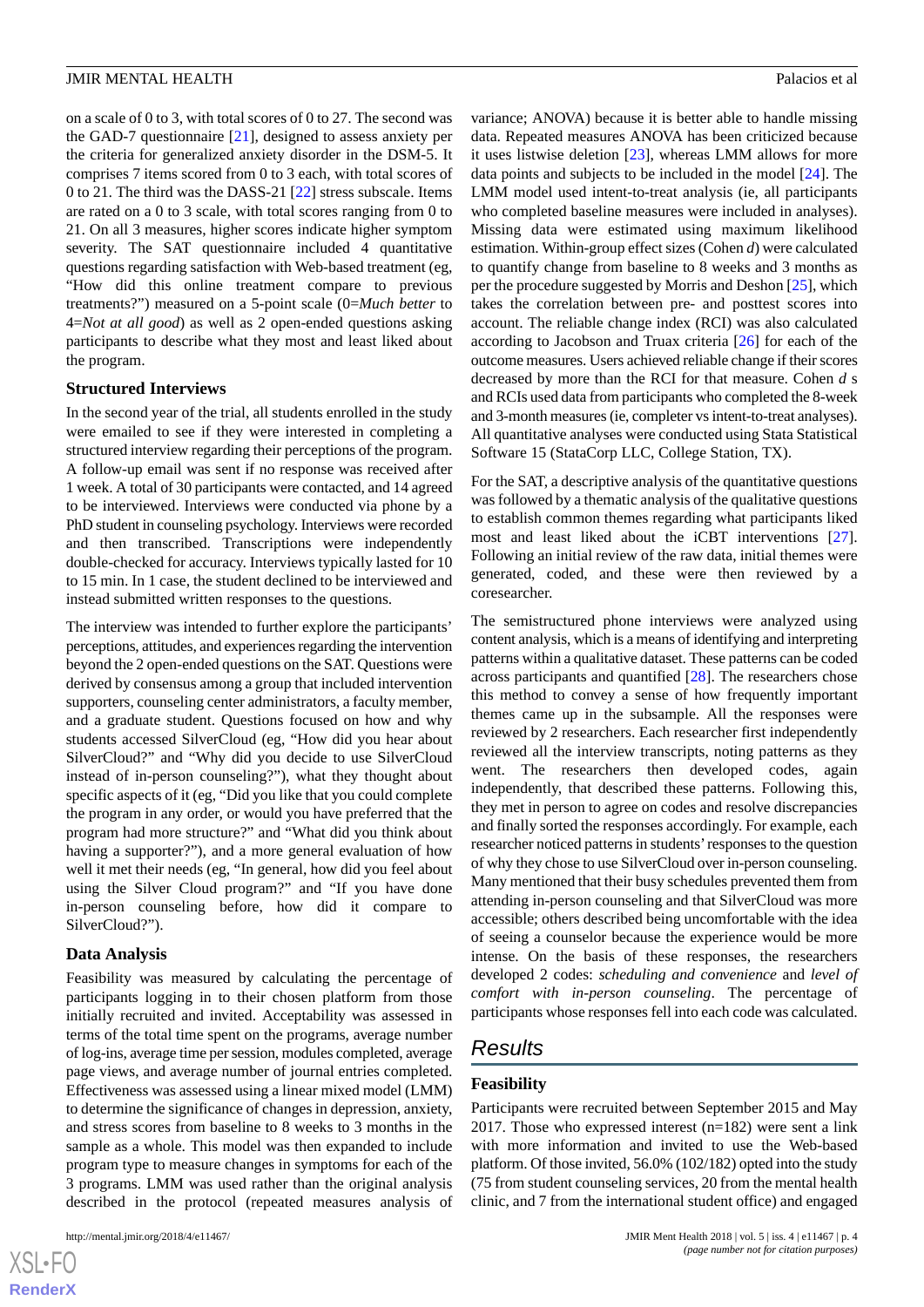in their chosen program. The majority chose *Space from Anxiety* (52/102, 51.0%), a smaller percentage chose *Space from Depression* (31/102, 30.4%), and a minority chose *Space from Stress* (19/102, 18.6%). The majority screened positive for all 3 conditions (57.8%, 59/102). Of these, 32 (32/59, 54%) chose *Space from Anxiety*, 14 (14/59, 24%) chose *Space from Depression*, and 13 (13/59, 22%) chose *Space from Stress*. Of those who screened positive for 2 conditions (24/102, 23.6%), 15 (15/24, 62%) chose the *Space from Anxiety* program, 7 (7/24, 29%) chose *Space from Depression*, and 2 (2/24, 8%) chose *Space from Stress*. In total, 95.1% (97/102) chose programs for which they screened positive. Our goal was to recruit 35 in each arm. We fell short of that goal, especially for *Space from Stress*, but opted not to recruit data for an additional academic year to reach the target recruitment goal for that program. Among the 102 participants, 52.0% (53/102) completed outcome assessments at 8 weeks. Of those 53, 79% (42/53) completed assessments at 3 months. Furthermore, 8 participants provided data at 3 months but not at 8 weeks. The full flowchart from

recruitment to allocation and follow-up is shown in the Consolidated Standards of Reporting Trials diagram ([Multimedia Appendix 1\)](#page-13-17). Little Missing Completely at Random (MCAR) test for missing data was nonsignificant for the PHQ-9 (*P*=.87), GAD-7 (*P*=.54), and DASS-21 (*P*=.71). We therefore assumed that the data were MCAR. The *t* tests and chi-squares were performed on those with missing data at 8 weeks and 3 months versus those with no missing data for demographics, program type, and baseline scores on each of the outcome measures. There were no statistically significant differences between groups on any baseline variables tested.

## **Baseline Characteristics**

The sample of 102 participants was mostly female (75/102, 73.5%), white (81/102, 79.4%), and in the 18 to 21 age group (56/102, 54.9%). A small percentage were international students (12/102, 11.8%). Most were undergraduate students (61/102, 59.8%), working part-time (51/102, 50.0%), and single or dating (66/102, 64.7%). Full baseline characteristics are reported in [Table 1](#page-4-0).

<span id="page-4-0"></span>**Table 1.** Baseline characteristics of study sample.

| Characteristic                      | Total sample<br>$(N=102)$ , n $(\%)$ | Space from depression<br>$(n=31)$ , n $(\%)$ | Space from anxiety<br>$(n=52)$ , n $(\% )$ | Space from stress<br>$(n=19)$ , n $(\% )$ |
|-------------------------------------|--------------------------------------|----------------------------------------------|--------------------------------------------|-------------------------------------------|
| Age group (years)                   |                                      |                                              |                                            |                                           |
| 18-21                               | 56 (54.9)                            | 17(55)                                       | 28 (54)                                    | 11 (58)                                   |
| $22 - 30$                           | 37(36.3)                             | 11(35)                                       | 19(36)                                     | 7(37)                                     |
| Over 30                             | 9(8.8)                               | 3(10)                                        | 5(10)                                      | 1(5)                                      |
| Gender                              |                                      |                                              |                                            |                                           |
| Female                              | 75(73.5)                             | 20(65)                                       | 39(75)                                     | 16(84)                                    |
| Male                                | 27(26.5)                             | 11(35)                                       | 13(25)                                     | 3(16)                                     |
| <b>Student status</b>               |                                      |                                              |                                            |                                           |
| Undergraduate                       | 61(59.8)                             | 18(58)                                       | 31(60)                                     | 12(63)                                    |
| Graduate                            | 41 (40.2)                            | 13(42)                                       | 21(40)                                     | 7(37)                                     |
| <b>International student status</b> |                                      |                                              |                                            |                                           |
| <b>United States</b>                | 90 (88.2)                            | 28 (90)                                      | 47 (90)                                    | 15(79)                                    |
| International                       | 12(11.8)                             | 3(10)                                        | 5(10)                                      | 4(21)                                     |
| <b>Employment</b>                   |                                      |                                              |                                            |                                           |
| Unemployed                          | 34(33.3)                             | 10(32)                                       | 16(31)                                     | 8(42)                                     |
| Part-time                           | 51 (50.0)                            | 16(52)                                       | 26(50)                                     | 9(47)                                     |
| Full-time                           | 17(16.7)                             | 5(16)                                        | 10(19)                                     | 2(11)                                     |
| <b>Relationship status</b>          |                                      |                                              |                                            |                                           |
| Single or dating                    | 66 (64.7)                            | 22(71)                                       | 34(65)                                     | 10(53)                                    |
| Committed relationship or married   | 36(35.3)                             | 9(29)                                        | 18(35)                                     | 9(47)                                     |
| Ethnicity                           |                                      |                                              |                                            |                                           |
| European American or white          | 81 (79.4)                            | 25(81)                                       | 40(77)                                     | 16(84)                                    |
| Asian or Asian American             | 8(7.8)                               | 4(13)                                        | 3(6)                                       | 1(5)                                      |
| Hispanic or Latino                  | 6(5.9)                               | 1(3)                                         | 4(8)                                       | 1(5)                                      |
| African American or black           | 3(2.9)                               | 1(3)                                         | 2(4)                                       | 0(0)                                      |
| Other                               | 4(3.9)                               | 0(0)                                         | 3(6)                                       | 1(5)                                      |

[XSL](http://www.w3.org/Style/XSL)•FO **[RenderX](http://www.renderx.com/)**

http://mental.jmir.org/2018/4/e11467/ JMIR Ment Health 2018 | vol. 5 | iss. 4 | e11467 | p. 5 *(page number not for citation purposes)*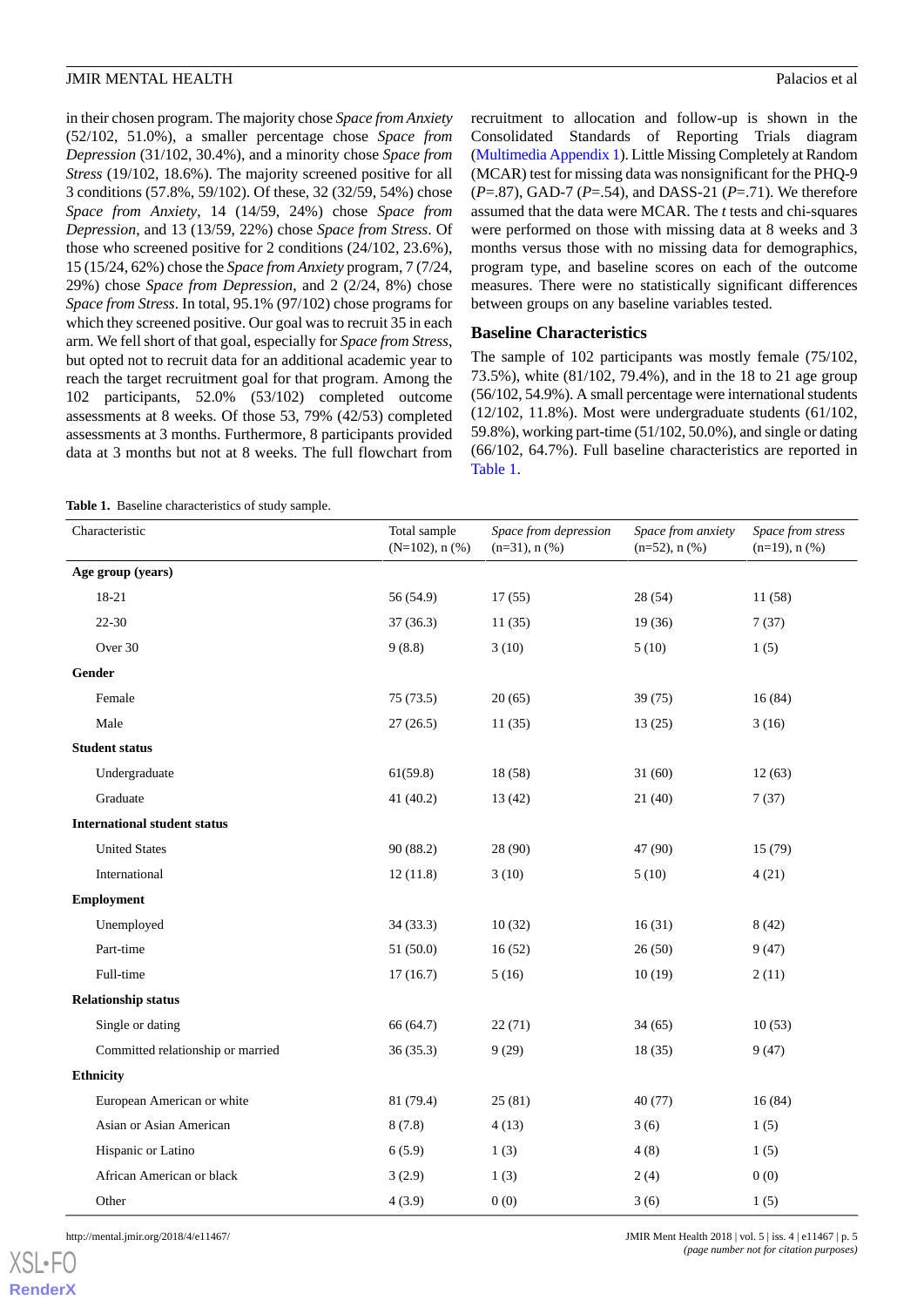## **Acceptability**

The mean number of log-ins per participant was 14.3 (SD 12.1), with an interquartile range (IQR) of 4 to 21. Mean total time spent on the platform was 295.7 min (SD 377.3), IQR of 71.15 to 325.8, and the mean time spent using the platform per session was 27.4 min (SD 33.8), IQR of 8 to 30.8. The mean number of modules completed was 4.4 (SD 2.6), IQR of 2 to 7, and the mean number of journal entries was 6.0 (SD 8.2), IQR of 1 to 7. Participants completed a mean of 53.4% (SD 37.6), IQR of 18.1 to 98.6, of the total program content.

## **Effectiveness**

The linear model showed a significant decrease in mean PHQ-9, GAD-7, and DASS-21 stress subscale scores from baseline to 8 weeks, and from baseline to 3 months. The overall effect for depression was  $F_4 = 6.36$ ,  $P < .001$ , the overall effect for anxiety was  $F_4 = 7.97$ ,  $P < .001$ , and the overall effect for stress was *F*4=8.50, *P*<.001.

[Table 2](#page-5-0) shows the means and SDs for each of the 3 measures at all 3 time points, along with the effect sizes (Cohen *d*) comparing 8-week and 3-month scores with baseline scores for the completer sample.

## **Analysis by Program Type**

The mixed-effects linear model for depression as measured by the PHQ-9 ([Figure 1\)](#page-6-0) showed highly significant changes in scores over time for those who chose the *Space from Depression* program  $(F_{2,6}=13.7, P<.001)$ , with decreases from baseline to 8-week (mean difference 5.0, 95% CI 3.0-7.1) and 3-month (mean difference 4.3, 95% CI 2.1-6.4) follow-up. Those who chose the *Space from Anxiety* program had nonsignificant decreases in PHQ-9 scores over time  $(F_{2,6}=2.4, P=0.09)$ , with scores at 8 weeks (mean difference 1.9, 95% CI 0.2-3.6) and 3 months (mean difference 1.1, 95% CI −0.7 to 2.9) decreasing slightly. The decrease in depression symptoms in those who chose the *Space from Stress* program was significant  $(F_{2,6}=3.0,$ *P*=.04), with decreases at 8 weeks (mean difference 2.0, 95% CI  $-0.7$  to 4.7) and 3 months (mean difference 3.1, 95% CI  $0.3 - 5.7$ ).

The GAD-7 scores for all 3 program types significantly decreased over time according to the LMM [\(Figure 2\)](#page-7-0). The largest effect was among those who chose the *Space from Anxiety* program  $(F_{2,6}=13.6, P<.001)$ , with decreases in scores at 8 weeks (mean difference 2.5, 95% CI 1.1-3.9) and 3 months (mean difference 3.6, 95% CI 2.1-5.0). Those in the *Space from Depression* program had a significant decrease over time  $(F_{2,6}=5.9, P=0.01)$ , with scores decreasing at 8 weeks (mean difference 2.6*,* 95% CI 0.3-3.9) and 3 months (2.7, 95% CI 1.0-4.4). Finally, those in the *Space from Stress* program also showed significant decreases over time  $(F_{2,6}=4.3, P=0.01)$  and lower scores at both 8 weeks (mean difference 1.4, 95% CI 0.7-3.6) and at 3 months (mean difference 3.0, 95% CI 1.0-5.0).

The DASS-21 stress scores in the linear model also showed significant decreases over time among all program types [\(Figure](#page-8-0) [3\)](#page-8-0). *Space from Stress* ( $F_{2,6}$ =6.0,  $P$ =.01) users had decreased stress scores at both 8 weeks (mean difference 2.3, 95% CI 0.2-4.5) and 3 months (mean difference 3.5, 95% CI 1.4-5.5). *Space from Anxiety* ( $F_{2,6}$ =6.7, *P*=.01) users decreased their scores at 8 weeks (mean difference 1.7, 95% CI 0.3-3.0) and 3 months (mean difference 2.6, 95% CI 1.1-4.0). Finally, *Space from Depression* ( $F_{2,6}$ =12.8, *P*<.001) users also had decreased scores at both 8 weeks (mean difference 2.8, 95% CI 1.1-4.4) and 3 months (mean difference 4.3, 95% CI 2.6-6.0).

The means and SDs by program type, for baseline through 3 months, can be seen in [Table 3,](#page-8-1) along with the effect sizes (Cohen *d*) for the difference between 8-week and 3-month means compared with baseline for the completer sample.

## **Reliable Change**

The RCIs for each of the 3 outcome measures were 5.38 for PHQ-9, 3.49 for GAD-7, and 4.88 for DASS-21.

As measured by the PHQ-9, among the 53 participants with 8-week follow-up data, 30% (16/53) decreased their scores by more than the RCI (6+), and thus had reliable change; 68% (36/53) did not have reliable change; and 2% (1/53) had reliable deterioration (increase of 6 of more). Of the 50 participants with 3-month data, 30% (15/50) had reliable change, 62% (31/50) had no reliable change, and 8% (4/50) had reliable deterioration.

<span id="page-5-0"></span>**Table 2.** Mean (SD) scores for the Patient Health Questionnaire 9 (PHQ-9), the Generalized Anxiety Disorder 7 (GAD-7) questionnaire, and the stress subscale of the Depression, Anxiety, and Stress Scale (DASS-21) at baseline, 8 weeks, and 3 months.

| Outcome measure | Baseline, mean (SD) | 8 week, mean (SD) | Cohen $d$ (95% CI) | 3 month, mean (SD) | Cohen $d$ (95% CI) |
|-----------------|---------------------|-------------------|--------------------|--------------------|--------------------|
| PHQ-9           | 9.5(5.1)            | 6.5(4.1)          | $0.59(0.14-0.92)$  | 7.1(4.8)           | $0.46(0.06-0.83)$  |
| GAD-7           | 9.4(4.6)            | 6.9(4.8)          | $0.58(0.20-0.98)$  | 6.1(4.1)           | $0.82(0.38-1.17)$  |
| DASS-21         | 8.5(4.3)            | 6.3(4.2)          | $0.49(0.10-0.87)$  | 5.2(3.9)           | $0.77(0.34-1.13)$  |

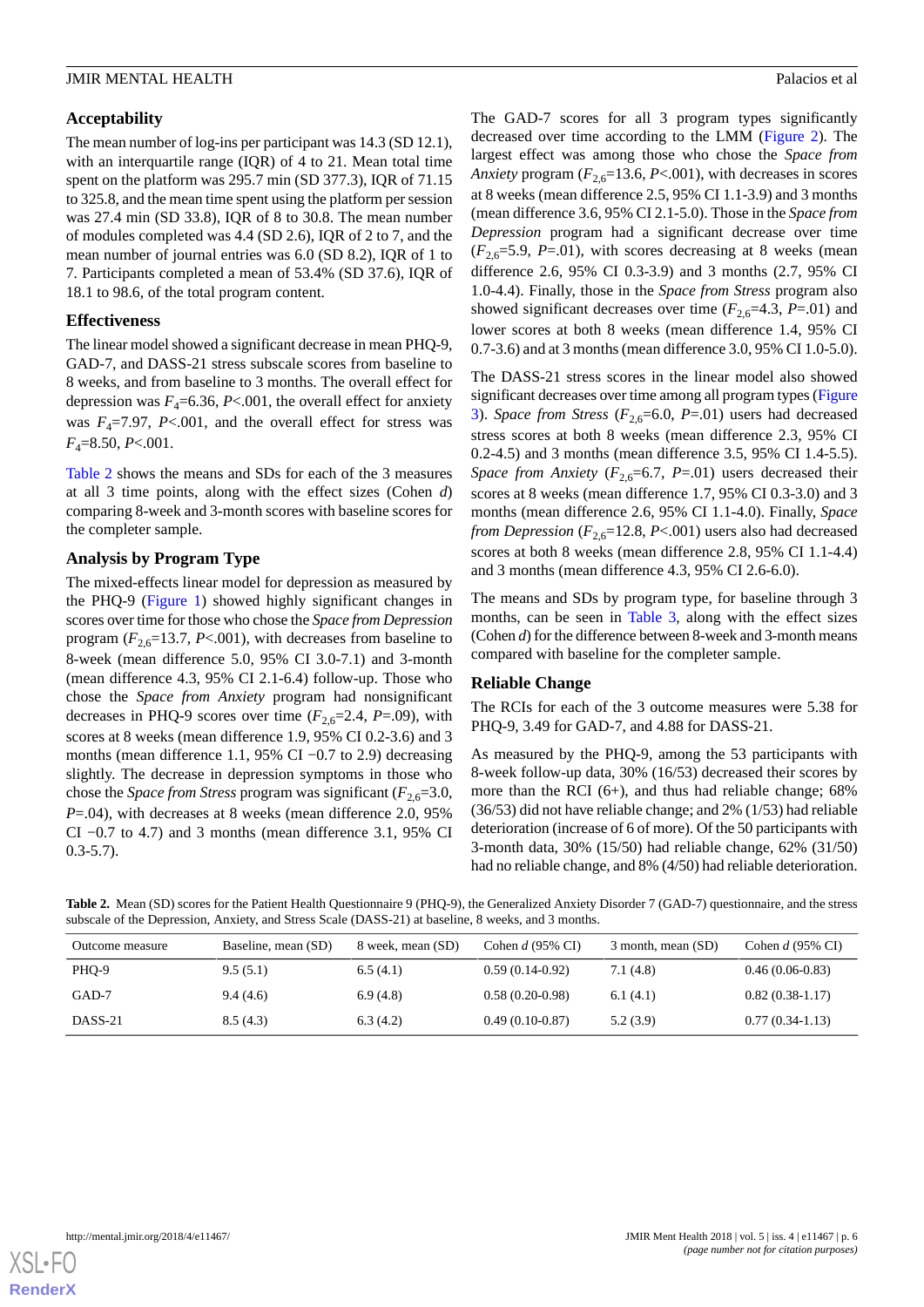<span id="page-6-0"></span>**Figure 1.** Linear mixed model adjusted Patient Health Questionnaire 9 (PHQ-9) scores over time, by program type.

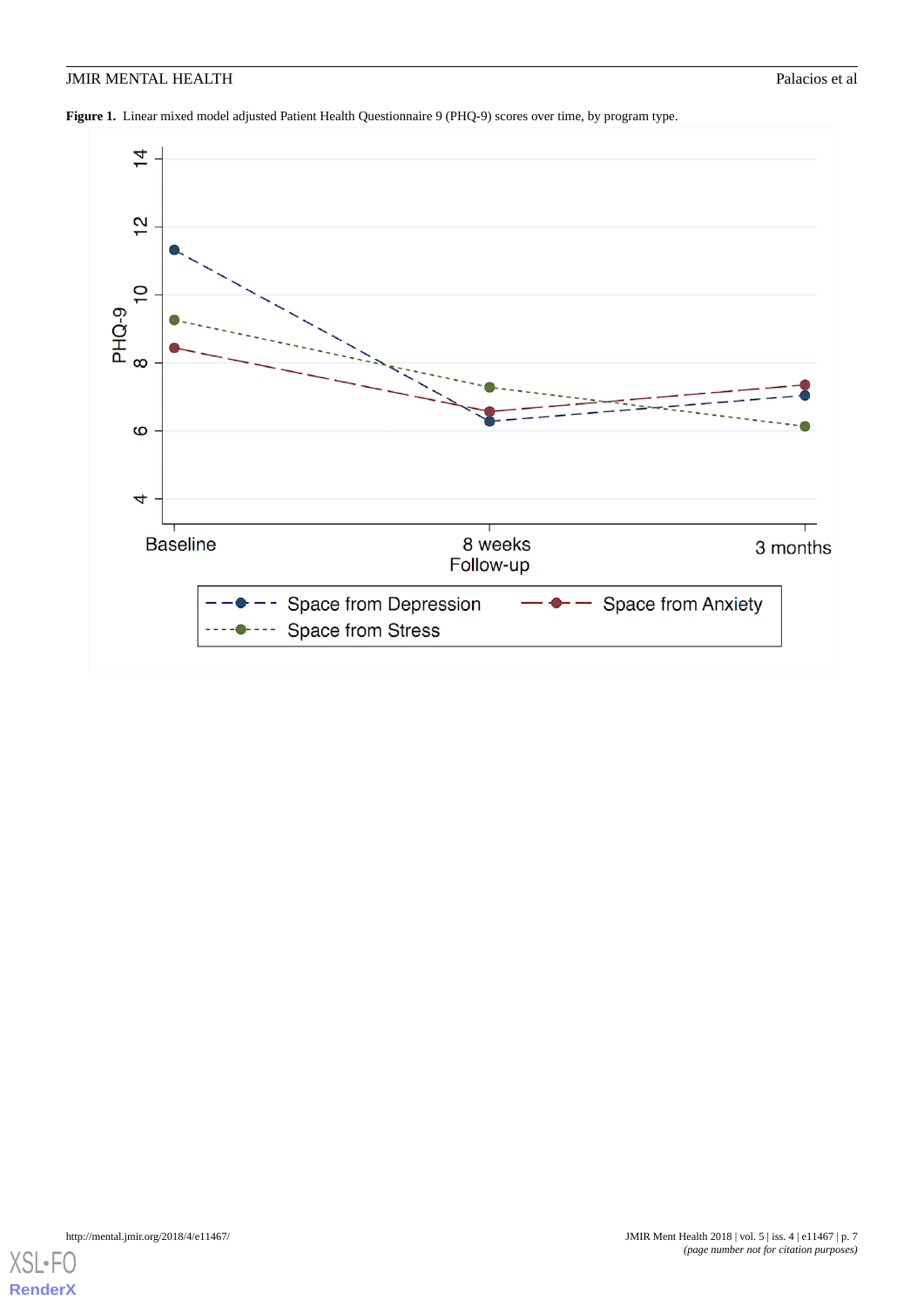<span id="page-7-0"></span>**Figure 2.** Linear mixed model adjusted Generalized Anxiety Disorder 7 (GAD-7) scores over time, by program type.

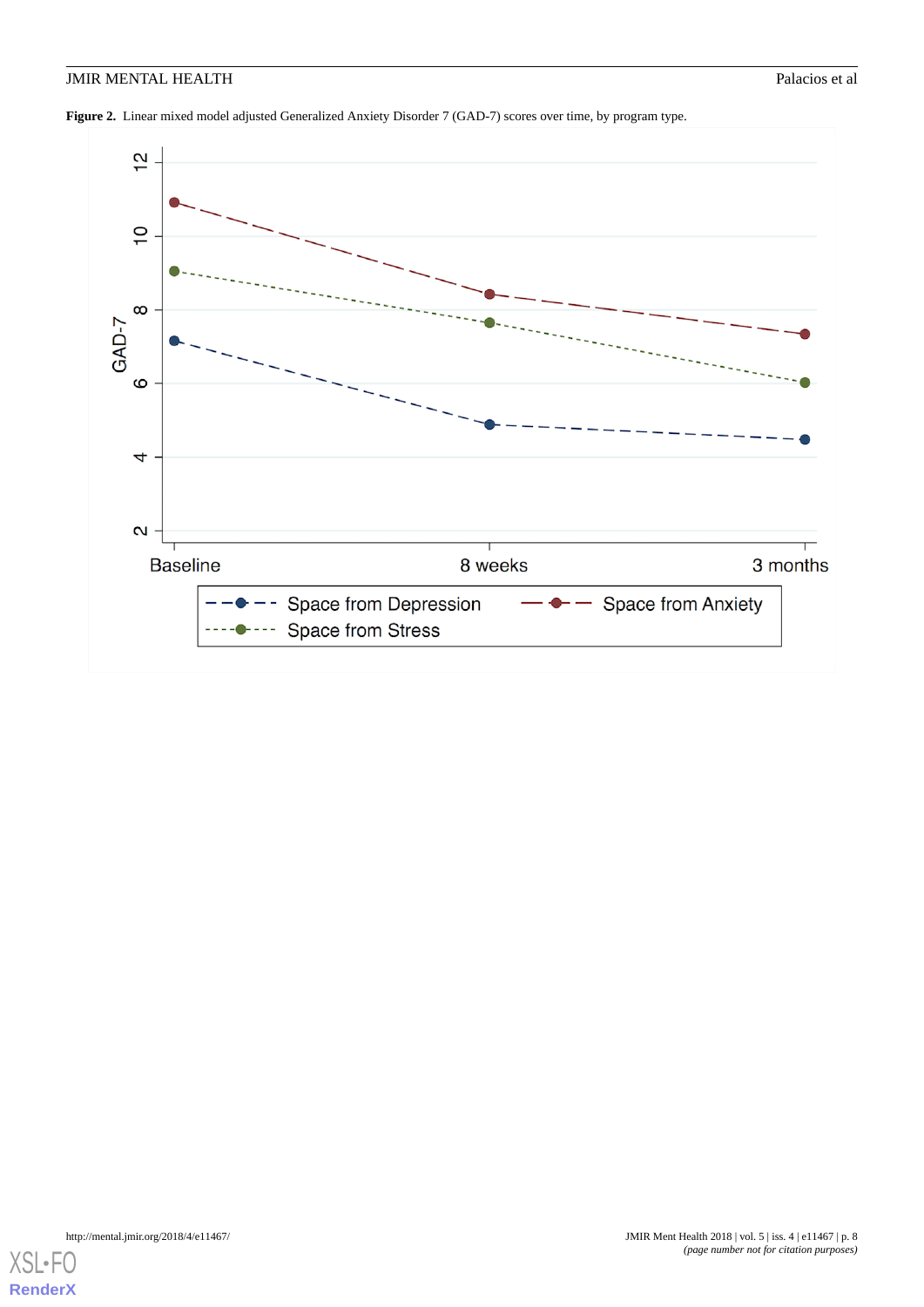<span id="page-8-0"></span>**Figure 3.** Linear mixed model adjusted Depression Anxiety and Stress Scale (DASS-21; stress subscale) scores over time, by program type.



<span id="page-8-1"></span>

| Table 3. Mean (SD) scores for the Patient Health Questionnaire 9 (PHQ-9), the Generalized Anxiety Disorder 7 (GAD-7) questionnaire, and the stress   |
|------------------------------------------------------------------------------------------------------------------------------------------------------|
| subscale of the Depression, Anxiety, and Stress Scale (DASS-21) at baseline, 8 weeks, and 3 months, in users of Space from Depression program, Space |
| <i>from Anxiety program, and Space from Stress program.</i>                                                                                          |

| Outcome measure                      | Baseline, mean (SD) | 8 week, mean (SD) | Cohen $d$ (95% CI)     | 3 month, mean (SD) | Cohen $d$ (95% CI)            |
|--------------------------------------|---------------------|-------------------|------------------------|--------------------|-------------------------------|
| <i>Space from Depression program</i> | $n=31$              | $n=18$            |                        | $n=16$             |                               |
| PHQ-9                                | 11.3(5.8)           | 6.2(4.3)          | $0.84(0.06-1.41)$      | 7.3(6.5)           | $0.54(0.08-1.25)$             |
| GAD-7                                | 7.2(4.3)            | 5.4(4.8)          | $0.44(0.02-1.13)$      | 5.2(3.6)           | $0.56(0.14-1.18)$             |
| DASS-21                              | 7.3(4.8)            | 4.8(3.2)          | $0.49(0.24-1.07)$      | 3.4(2.2)           | $1.12(0.15-1.60)$             |
| <i>Space from Anxiety program</i>    | $n = 52$            | $n=25$            |                        | $n=22$             |                               |
| PHQ-9                                | 8.4(4.4)            | 6.1(4.1)          | $0.60(0.02-1.15)$      | 7.3(4.3)           | $0.28(0.27-0.84)$             |
| GAD-7                                | 10.9(4.3)           | 7.5(4.9)          | $0.74(0.21-1.36)$      | 6.7(4.6)           | $0.94(0.39-1.56)$             |
| DASS-21                              | 9.0(3.9)            | 6.8(4.6)          | $0.51(0.00-1.12)$      | 6.0(4.9)           | $0.75(0.24-1.47)$             |
| <i>Space from Stress program</i>     | $n=19$              | $n=10$            |                        | $n=12$             |                               |
| PHQ-9                                | 9.3(5.0)            | 7.9(4.0)          | $0.30$ (-0.60 to 1.16) | 6.3(2.8)           | $0.74$ (-0.27 to 1.49)        |
| GAD-7                                | 9.0(4.2)            | 8.0(4.2)          | $0.32$ (-0.48 to 1.12) | 6.3(4.1)           | $0.88(0.03 \text{ to } 1.71)$ |
| DASS-21                              | 9.3(4.1)            | 7.4(4.5)          | $0.49$ (-0.37 to 1.40) | 5.9(3.0)           | $1.16(0.17 \text{ to } 1.87)$ |

On the GAD-7, among those with 8-week follow-up data, 17 (17/53, 32%) decreased their scores by more than the RCI (4+), and thus had reliable change; 30 (30/53, 57%) had no reliable change; and 6 (6/53, 11%) had reliable deterioration (increase of 4 of more). At 3 months, 26 (26/50, 52%) had reliable change,

22 (22/50, 44%) had no reliable change, and 2 (2/50, 4%) had reliable deterioration.

Finally, as measured by the DASS-21 stress subscale, 31% (16/53) achieved reliable change (decrease of 5+) at 8 weeks and 42% (21/50) did so at 3 months. In contrast, 6% (3/53) and 4% (2/50) reliably deteriorated (increasing symptoms by 5 or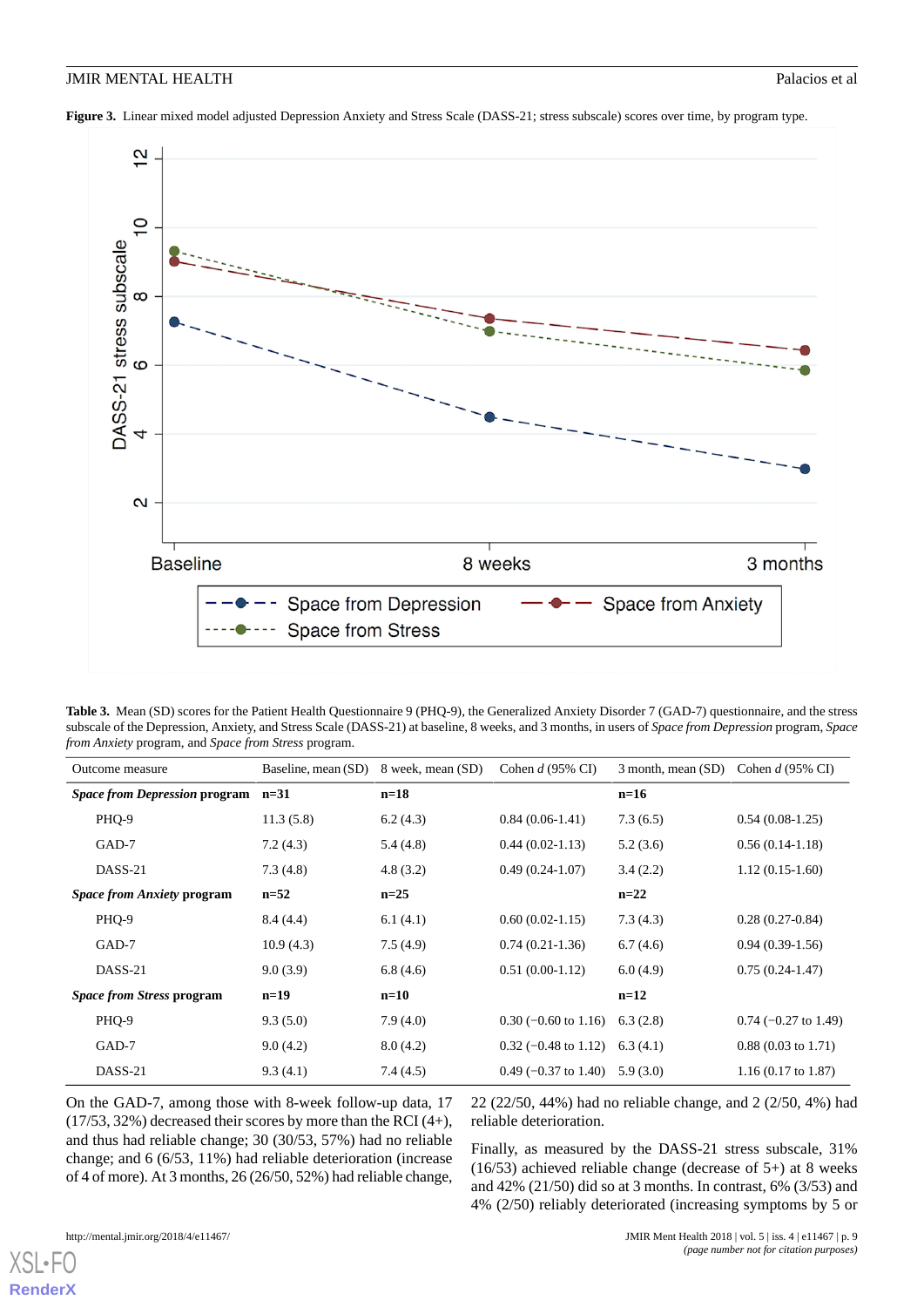more points) at 8 weeks and 3 months, respectively. In total, 34 (34/53, 64%) had no reliable change at 8 weeks, and 27 (27/50, 54%) had no reliable change at 8 weeks and 3 months, respectively.

## **Satisfaction**

The SAT questionnaire was included as part of the 8-week follow-up and, thus, given to all 53 participants who responded to the other follow-up questionnaires at 8 weeks. In total, 4 quantitative questions produced the following results: (Q1) "I was happy to use the computer to access treatment": 83% (44/53) agreed or strongly agreed, 13% (7/53) were neutral, 4% (2/53) disagreed; (Q2) "I found the online treatment easy to use": 82% (43/53) agreed or strongly agreed, 13% (7/53) were neutral, 5% (3/53) disagreed; (Q3) "I feel the treatment received will have a long lasting effect": 45% (24/53) agreed or strongly agreed, 38% (20/53) were neutral, and 17% (9/53) disagreed or strongly disagreed; and (Q4) "Please rate how helpful you found the online treatment programme": 69% (37/53) found it helpful or very helpful, 27% (14/53) found it not really or not at all helpful, and 4% (2/53) had no opinion.

On the 2 open-ended questions, participants reported different helpful aspects of the iCBT intervention, which were grouped into 3 categories: the delivery format (n=16), the content and CBT tools  $(n=13)$ , and the supporter  $(n=1)$ . In addition, participants indicated a number of unhelpful aspects grouped into the categories of format of support (n=8), lack of tailoring (n=6), and internal factors (n=4).

With regard to *delivery format*, participants reported the Web-based format to be helpful owing to convenience, flexibility, time management, access, and feeling in control of the pace of the use of the intervention. The following user quotes support these aspects of the format of delivery:

*I could do it on my time when I wanted to. If I felt anxious or nervous or I had a bad day, I could just log on for a few minutes and focus on myself.*

*As a student it makes it easier to focus on my mental health in my free time. Scheduling mental health appointments can be stressful, but I can do this whenever and it just makes it a lot easier.*

In addition, aspects of the *content of the intervention* and specific CBT tools were identified as helpful to participants. In general, participants noted how they learned from the intervention and that they used various tools to learn new skills. Specifically, participants indicated that the mood monitor, activity scheduling, and journal were particularly helpful tools:

*I really liked the online journal, which is what I mostly used to express my feelings.*

*I feel like I learned a lot more about each CBT technique than I did when I was enrolled in in-person counseling*

The *Supporter* was also important in the delivery of the intervention:

*I like supporter's review the most. The fact that some professional is willing to invest their time in following*

[XSL](http://www.w3.org/Style/XSL)•FO **[RenderX](http://www.renderx.com/)**

*my activities for the treatment means a great deal to me.*

Participants found 2 aspects of the *format in which the support was delivered* to be unhelpful. The first was that in-person counseling would have been preferred:

*The fact that it's online. I personally prefer in-person meetings.*

*I felt like it was more difficult to convey how I was feeling on an online platform than it would have been in in-person counseling. This was due to a lack of a connection I felt with my supporter [in comparison to in-person counseling] and because there is only so much I could convey in writing [in comparison to face-to-face conversations].*

The second *unhelpful* theme focused on the reviews that supporters gave to participants:

*I was hoping it would be a little more interactive, where I would have more feedback with a therapist about my individual problems and things that are specific to me.*

Some participants reported a *lack of tailoring* to their specific needs. For example, the content was perceived to be too generic or not applicable for those who had done CBT before:

*Some of the activities were hard or didn't really apply to my situation.*

Finally, *internal factors*, including lack of motivation and being busy contributed to participants finding the experience unhelpful:

*Not quite as good at holding me accountable for doing it as an actual appointment.*

*Not a ton of motivation to finish a session every week, sometimes I would forget. Maybe reminder emails or an app would be helpful?*

#### **Structured Interviews**

The structured interviews provided further information regarding how students perceived the SilverCloud programs. Their responses are grouped into 3 categories: accessing SilverCloud, specific aspects of SilverCloud, and satisfaction with the SilverCloud programs.

A total of 14 structured interviews were conducted. Those who completed interviews were similar to the overall sample, in that they were mostly female: 71% (10/14) versus 73.5% (75/102) and mostly white: 86% (12/14) versus 79.4% (81/102), although a much larger percentage were graduate students: 71% (10/14) versus 40.2% (41/102). In total, 14% (2/14) were international students, a similar percentage to the overall sample (11.8%, 12/102). The mean baseline PHQ-9 score was 10.3 (SD 4.5), and the mean baseline GAD-7 score was 10.6 (SD 4.9), both of which were similar to the baseline scores of the overall sample (9.5 and 9.4, respectively). The mean baseline DASS-21 stress score was 9.6 (SD 4.2), similar to the overall sample (8.5). Similar to the whole sample, 64% (9/14) completed 8-week follow-up measures (compared with 52.0% (53/102) in full sample), and 50% (7/14) completed 3-month follow-up measures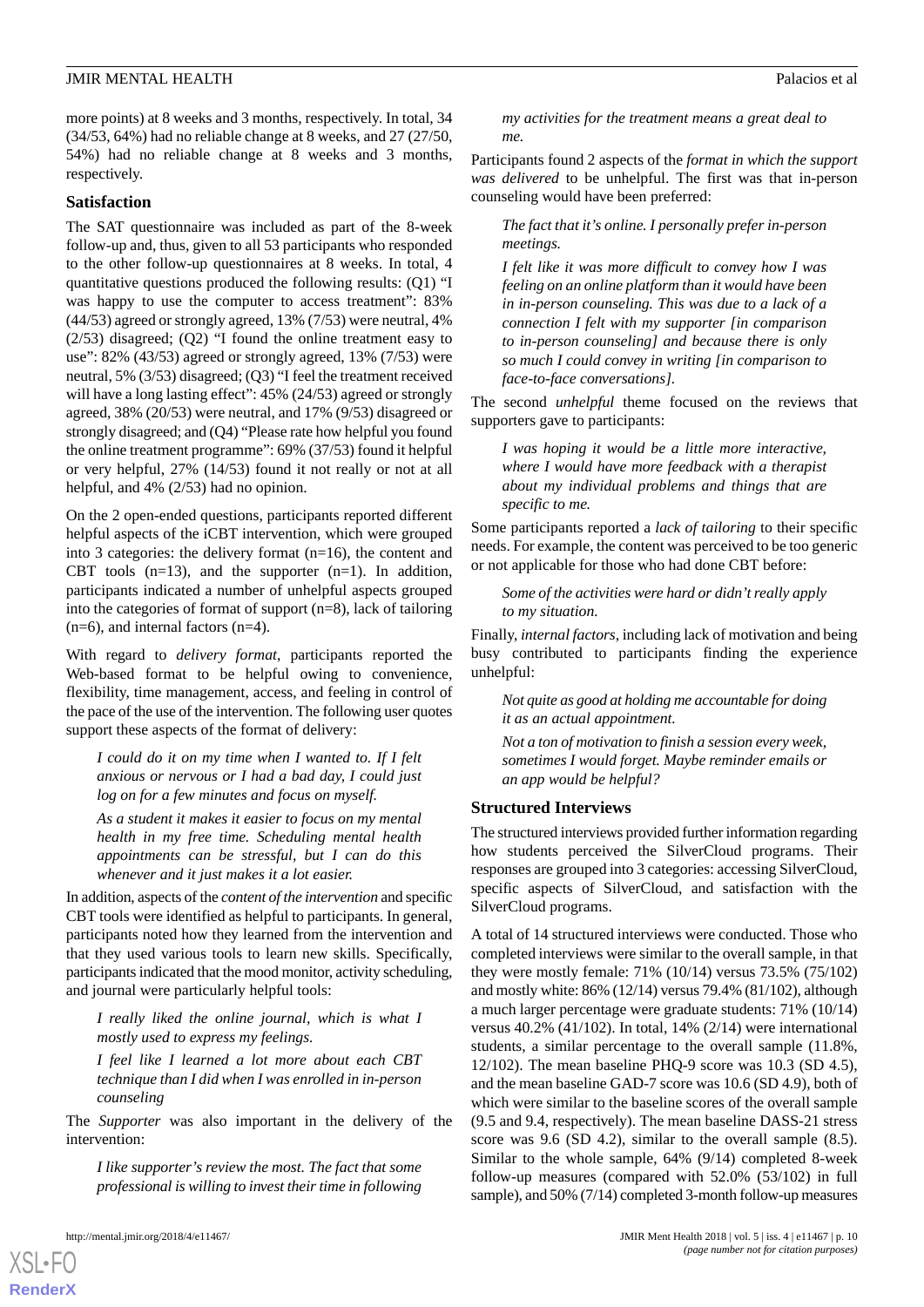(49.0%, 50/102 in full sample). The mean PHQ-9 scores at 8 weeks and 3 months were 7.8 (5.0) and 7.6 (4.2), respectively (6.5 and 7.1 in the full sample), mean GAD-7 scores were 6.6  $(3.7)$  and  $6.7$   $(2.9)$ , respectively  $(6.9 \text{ and } 6.1 \text{ in the full sample})$ , and mean DASS-21 stress scores were 7.0 (3.4) and 5.0 (2.6), respectively (6.3 and 5.2 in the full sample).

## **Accessing SilverCloud**

The interviewer asked students how they found out about the program and why they chose to use it. Most students found out about the intervention on the internet (11/14, 79%), in the process of looking for mental health treatment. All the participants mentioned scheduling and convenience as a reason for using the Web-based programs over in-person therapy. One student, for example, mentioned choosing SilverCloud:

*...because my schedule is very busy and I wasn't really sure whether I wanted to do counseling or not, so it felt like a good way to kind of check it out without much commitment.*

Some also noted that they did not feel comfortable with the idea of in-person counseling, citing worries about confidentiality and intensity (4/14, 29%). Only 1 had done anything like it before.

Students were also asked when they used the program. Their responses were divided: some scheduled specific times for it (10/14, 71%); some used it when they were feeling depressed, anxious, or stressed (8/14, 57%); and others worked on it when they had free time (4/14, 29%). For those who used it on more than one of these occasions  $(n=7)$ , there were mixed results in terms of when it was perceived to be most effective. Some described being able to get more out of it when they were not distressed, as they could approach it with a clear mind:

*I would say when I actually sat down to do it just to complete it, that actually was more helpful than doing it when I was down, because when I was down I was looking for answers, whereas I was in a more rational and clear mindset when I was just doing it out of my own.*

Others noted that it was most helpful when they were feeling distressed:

*It probably felt more helpful when I was coming off of a particularly stressed time, or like when I felt like a serious failure or that sort of thing. So yeah, when I felt worse, it probably helped me a little bit more than doing it on a day when I felt totally fine.*

One student noted that it was particularly helpful to journal when they were feeling distressed but that they read the informative parts of the modules when they were not feeling distressed.

## **Specific Aspects of SilverCloud**

In general, students appreciated having choices about different aspects of the intervention. For example, students were asked what they thought about the ability to complete the intervention in any order. Most enjoyed this about the program (13/14, 94%) because it allowed them to access the parts they wanted and also allowed them to go back and engage with previous parts

[XSL](http://www.w3.org/Style/XSL)•FO **[RenderX](http://www.renderx.com/)**

of the program that they found helpful. However, 1 was unaware that it could be completed in any order, and others completed it in order anyway (3/14, 21%). Students generally reported feeling positive about having a choice about whether they used the stress, anxiety, or depression program (8/14, 57%), although some would have preferred to be assigned one (2/14, 14%), and some were confused about the process (2/14, 14%), with 1 student noting:

*I just kind of chose one at random, I wasn't really sure which one to choose, and then, I don't know if they have practically different programs, or if there, if they have some overlap, I'm not sure.*

One student specifically expressed that they would have liked to access multiple programs.

The interview also included questions about having a supporter. Almost all participants appreciated having a supporter (13/14, 94%), and some noted that they specifically liked receiving feedback (5/14, 36%):

*It kind of presented the opportunity to have someone to reach out to and ask some other questions. She gave me some really good guidance on what to do next step.*

Some participants also said that the supporter helped them feel accountable (2/14, 14%):

*Sometimes I feel like I wouldn't have gone on or I was really lazy and didn't really do anything, so I felt really guilty when she would take the time, like my supporter would take the time to look over everything and that I didn't like do anything. So I felt bad sometimes. But I liked having that.*

A large portion (11/14, 79%) of the participants would have liked more from the supporter. Participants specifically wanted more detailed and personalized feedback and felt like they lacked a connection with the supporter. Some participants would have liked to be able to speak directly with their supporter over the phone or video chat service:

*Personally, I think that I was hoping for a little bit more of a personalized approach, and that maybe I would get more feedback about me personally and my issues from the person that was assigned to me. It was a lot more general feedback, like I could tell she [the supporter] had read the things I had done, but she wasn't there, you know, to talk to me about my problems. So I guess I was expecting it to be a little bit more communication based.*

## **Satisfaction With SilverCloud Programs**

When asked how they felt about using SilverCloud, some participants noted that they felt positive about the program and that it met their needs (6/14, 43%), some expressed more mixed feelings (6/14, 43%), and others did not find it helpful (2/14, 14%). Some students with mixed feelings reported that it was helpful to some degree but thought that they would need to seek other treatment to more fully address their concerns. Another student noted that they learned a lot but had not yet noticed a change in symptoms.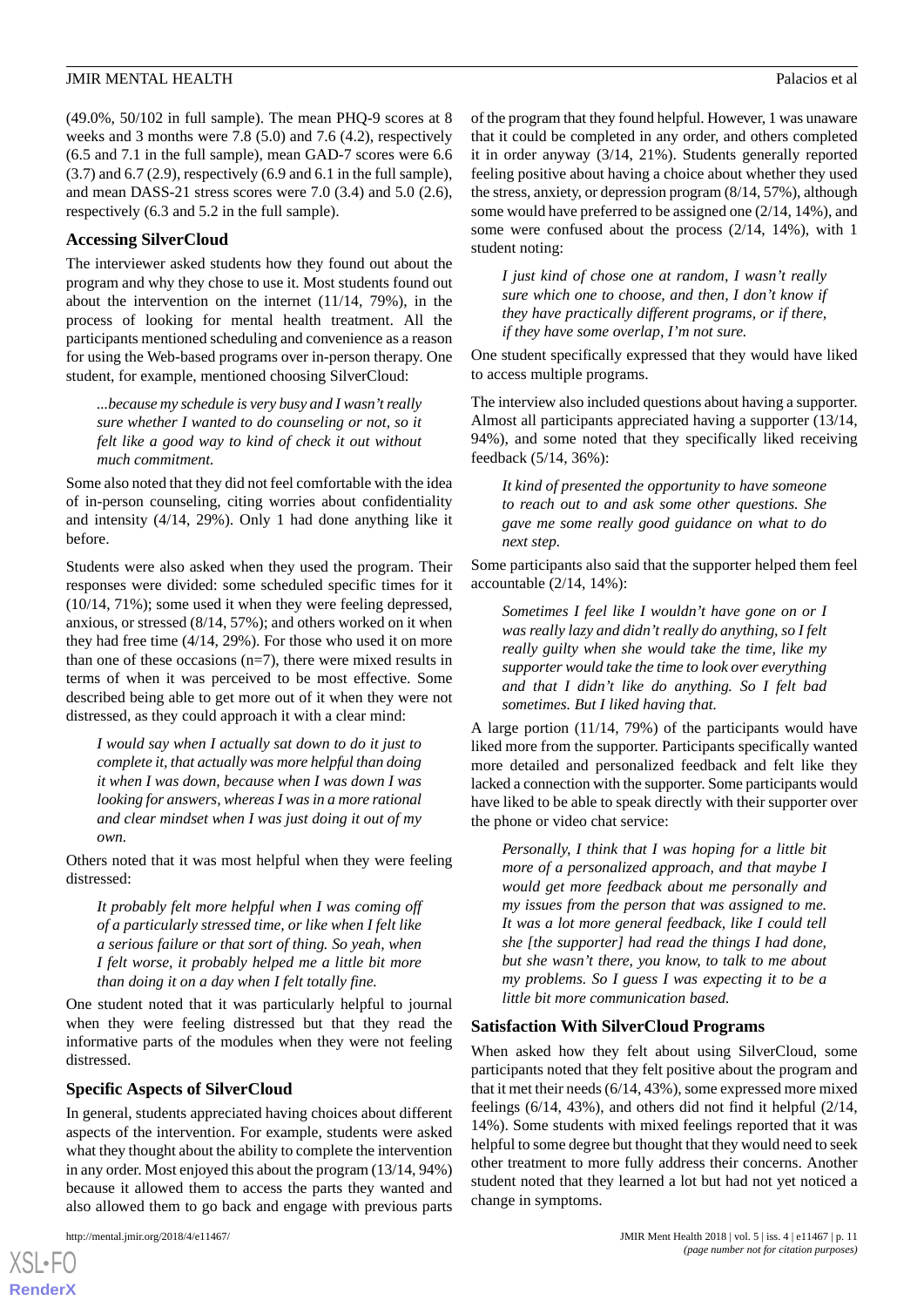Those who had experience with in-person therapy (8/14, 57%) were asked how that experience compared with using SilverCloud. They noted strengths and weaknesses of both. In-person therapy was described as more personalized, specific, and flexible in terms of content. Some specifically noted that SilverCloud could not replace in-person therapy:

*I think there's something in-person offers you when it becomes so much more personalized, that SilverCloud just can't reach.*

One student noted that they felt like the program would have been more helpful for them if they had not already done in-person therapy. Participants generally noted that SilverCloud was more flexible in terms of time and was less intense than in-person therapy, and 1 person specifically noted that they liked SilverCloud better than in-person therapy, explaining that:

*...while it was nice having the one-on-one time, I think specifically for me, having the information all set there that I could read and kind of understand on my own terms was very very nice.*

When directly asked, most participants (11/14, 79%) had positive reactions to the idea of completing SilverCloud in conjunction with in-person therapy, as this would help address the issue of personalization. Some suggested that they would like to see their supporter in person infrequently while using SilverCloud in between sessions:

*I think that that would be more beneficial than how it is right now. Like with the therapist, if you had an initial in-person session, and then you had like a few, like several online sessions before you went back again, I feel like um that would alleviate a lot of the problems you're facing. And maybe they could personalize the material that they like sent you between sessions as well.*

One student noted that, having used SilverCloud, they would be more likely to try in-person therapy. One participant sought additional mental health treatment while they used SilverCloud.

## *Discussion*

## **Key Findings**

The aims of this mixed-methods study were to assess feasibility, acceptability, effectiveness, and satisfaction with iCBT interventions embedded within the care delivery system of a large university. Below, we discuss key findings along with limitations and future directions.

The feasibility of offering the iCBT interventions as part of service delivery at the university was evaluated primarily in terms of the number of students who expressed interest and began one of the programs. Approximately 100 students began a program, which was 56% of those who received an invitation and brief overview. Thus, it is feasible to incorporate iCBT into service delivery. It is important to note that most students who were referred to iCBT were seeking in-person counseling; the number recruited might be higher among students who were not already seeking this kind of care. In addition, more students likely would have been recruited if we had launched a larger

marketing campaign (eg, posters in dorms and around campus and mass emails). It is not clear whether fewer students were recruited from the international student office because of cultural differences related to the acceptability of help seeking or some other reason, although that is something to explore in future research.

Most students chose the *Space from Anxiety* program, even among those who scored above our threshold for moderate symptoms on all 3 measures. They were much less likely to choose the *Space from Stress* program. This might reflect students' perception of their own symptoms and which seem most urgent or best addressed through a Web-based program. Other iCBT courses offer patients a choice of programs such as the MindSpot clinic (offering well-being, well-being plus, obsessive compulsive disorder, and posttraumatic stress disorder programs) [\[29](#page-14-11)]; however, their well-being programs combine depression and anxiety. Other studies have observed a relationship between patient choice and improved outcome [\[30](#page-14-12)], but the reasons *why* a particular program was chosen over another and the balance between choice and clinical recommendation should be explored further to optimize treatment outcomes. This is especially important given the overlap of depression, anxiety, and stress symptoms.

Acceptability was assessed in terms of the extent to which participants used the program after they began. In total, participants navigated through approximately 50% of the program content during an average of 14 sessions lasting approximately 5 hours in total. One systematic review found similar results, with users completing 50% to 70% of the content in Web-based interventions [[31\]](#page-14-13). A possible reason behind the completion rates might be that users who have obtained a desired outcome stop usage altogether. However, the programs tested here are constructed in a nonlinear way, and not all of the specific content needs to be accessed for the modules or program to be completed or for the benefit achieved from each module to be obtained. Nevertheless, it would be worthwhile to identify usage thresholds needed to achieve the biggest effect on desired outcomes in future research. This is important as usage can vary substantially from person to person, as exemplified in our sample. For example, although 18 students did not post a single journal entry, 9 posted more than 20. Pinpointing the ideal cut-off for the usage variables is key to maximizing the potential of Web-based interventions.

With regard to effectiveness, symptoms of depression, anxiety, and stress decreased over time in users of all 3 programs, with small (0.3) to very large (1.2) within-group effect sizes. The results are in line with previous research on the SilverCloud *Space from Depression* program [\[32](#page-14-14)]. A recent randomized controlled trial (RCT) [\[33](#page-14-15)] measuring the effects on stress of a Web-based and app-based intervention among college students found similar medium effect sizes (0.59 at 7 weeks) to the ones reported in our study for the stress subscale of the DASS-21 at 8 weeks (0.49-0.51), although our study had larger (0.75-1.16) effect sizes at 3-month follow-up (vs a 3-month effect size of 0.67 in this RCT). However, there was an increase in PHQ-9 symptoms from 8 weeks to 3 months in users of the *Space from Depression* and *Space from Anxiety* programs, whereas *Space from Stress* users continued to show decreases in PHQ-9 scores

```
XSI - F(RenderX
```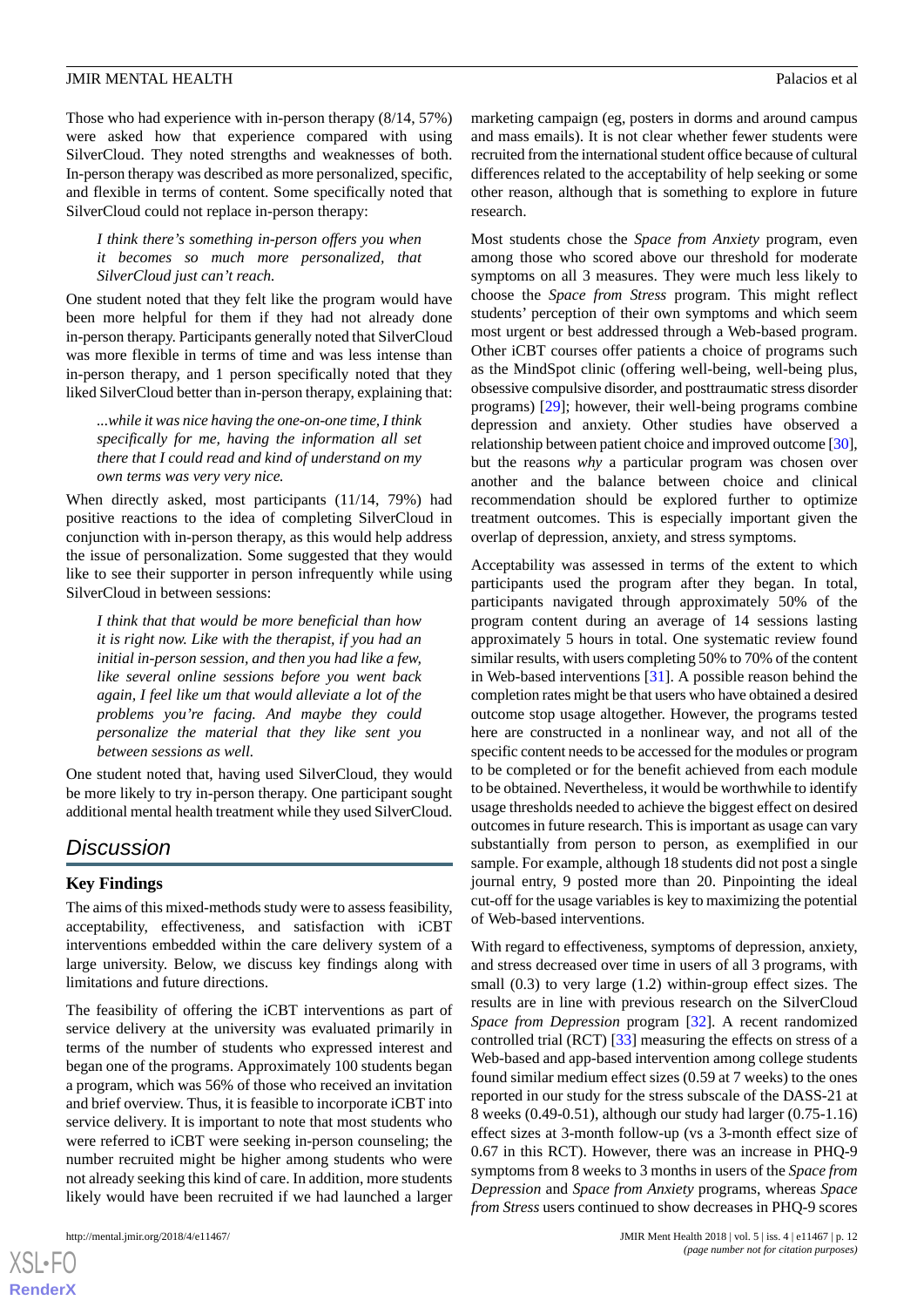from 8 weeks to 3 months. This suggests the latter was best at maintaining low depressive symptoms, although larger trials are needed to replicate these findings.

In addition, a recent meta-analysis of 48 studies assessing the effectiveness of universal and indicated prevention approaches to delivering technology-based mental health intervention to college students found that the overall mean between-group effect sizes for indicated interventions (0.37) was larger than the overall mean between-group effect size for universal approaches (0.19) [\[10](#page-13-9)]. Although both effects were significant, these results favor an indicated prevention approach. This meta-analysis also indicated that Web-based interventions with some form of additional support such as prompts, feedback, or guidance through emails, further improved the outcomes for indicated interventions (*d*=0.55) [[10\]](#page-13-9). Overall, these results are similar to the findings of this study and support an indicated approach to Web-based mental health interventions and suggest the benefit of providing clinician support within the framework of the intervention.

The reliable change analyses indicated that approximately one-third of the users had reliable change on the outcome measures at 8 weeks. Slightly higher percentages of participants achieved reliable change at 3 months (30%-52% across measures). These results positively reflect on the clinical utility of the interventions and their ability to maintain clinical changes beyond the acute treatment period. However, slightly fewer subjects completed the measures at the 3-month follow-up, and it is unclear if those who dropped out maintained their gains. As the RCI analyses excluded participants with missing data, there is a risk of bias in these results. However, the reliable change results are similar to other research on SilverCloud [\[32\]](#page-14-14), also using per-protocol analysis and previous work in the field of internet-delivered interventions. For instance, clinical recovery rates between 25% and 49% have been reported [[33](#page-14-15)[,34](#page-14-16),[12\]](#page-13-11).

Finally, participants'responses to the satisfaction questionnaire and the interviews suggested several strengths and limitations of the programs. Students generally found the programs to be helpful, with few saying that they found them unhelpful. Factors mentioned as helpful included flexibility, convenience, and having control over the pace of the intervention. Some students noted that they found the content of the interventions helpful, along with the tools available to learn new skills. In contrast, other students found that the content was not tailored enough to their specific needs. Participants also felt that having a supporter was helpful, although many wanted more contact with and feedback from the supporter. One solution is to offer students the opportunity to complete iCBT interventions along with less frequent (eg, monthly) in-person therapy; more research is needed to determine the feasibility and effectiveness of such a delivery format. Finally, despite having a supporter, some found it difficult to stay motivated to complete the program on their own, especially given busy schedules. Taken as a whole, the qualitative results provide a more nuanced and comprehensive understanding of the program, which can be used to guide future research on how to improve Web-based interventions.

 $XS$  $\cdot$ FC **[RenderX](http://www.renderx.com/)** These results are consistent with another qualitative study of students' perceptions of Web-based interventions [[14\]](#page-13-13). In both studies, participants used Web-based interventions because of the scheduling flexibility. In addition, participants from both studies called for interventions that were more personalized to their specific needs and life circumstances. Participants in the Fleischmann et al's study wanted greater flexibility in terms of the order in which they completed the program, and participants in this study spoke positively of that flexibility. Future studies should examine whether this flexibility actually increases adherence, effectiveness, and satisfaction.

#### **Limitations and Future Directions**

This study also has limitations, including the lack of a control group and the lack of follow-up data on a sizable portion of the initial sample. Without a control group, we cannot be sure that decreases in symptoms were because of the intervention rather than the natural course of symptoms over time. As the purpose of this study was to integrate Web-based interventions into natural service delivery, to randomize help-seeking students into a placebo arm would have been difficult. Our conclusions regarding the effectiveness of the interventions would be strengthened by a larger RCT. The lack of follow-up data could be because of several factors. Supporters might not have encouraged the continued use of the program by study participants strongly enough, in some cases. Some study participants might have dropped out because of unmet expectations with regard to their Web-based program, and some might have completed the program early and met all their needs before the 8-week period. The rates of missing data at follow-up are similar to previous studies, and indeed younger persons are more likely to drop out than older participants in studies on self-managed internet interventions [[35\]](#page-14-17). Although it is not possible to determine if the missing data positively or negatively affected the results, because the data appeared to be missing completely at random and individuals with missing data were no different as a group than those without missing data, the likelihood of bias is reduced. Future trials could attempt to follow-up with those dropping out altogether, as the reasons for dropout are important to understand who benefits most from these interventions and what personal characteristics predict positive outcomes. Larger, controlled studies are warranted to replicate these findings and to assess whether improving adherence improves outcomes.

#### **Conclusion**

In conclusion, we echo the call that Web-based interventions are a useful addition to the list of solutions for addressing growing mental health service needs on campus [\[6](#page-13-5)]. Overall, the iCBT programs tested in our study appear to be feasible, acceptable, and effective in a university environment. Participants described the benefits of having a flexible, supported Web-based intervention available on campus. Larger trials should be conducted to further test the significance of supported Web-based interventions that also give students a choice of program depending on their symptom profiles. Improving the delivery and reach of these programs has the potential to positively affect students' mental health at this key life stage.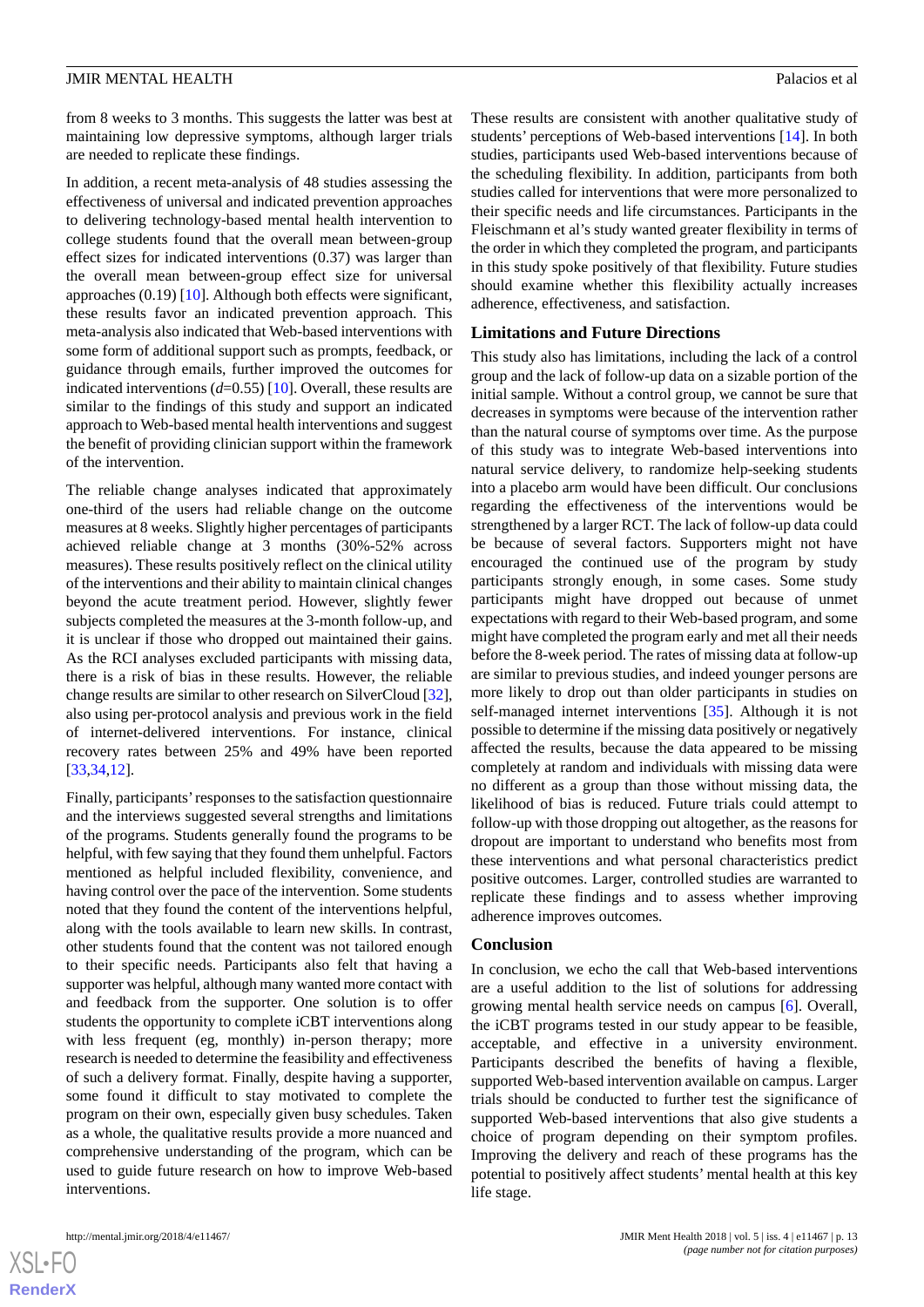## **Conflicts of Interest**

JEP is a clinical researcher at SilverCloud Health. DR is Chief Science Officer at SilverCloud Health. The other authors declare no conflicts of interest related to this study.

## <span id="page-13-17"></span>**Multimedia Appendix 1**

Study CONSORT diagram.

## [[PNG File, 86KB-Multimedia Appendix 1](https://jmir.org/api/download?alt_name=mental_v5i4e11467_app1.png&filename=4714aff2dd3239281b5bb75d4f4865ee.png)]

## <span id="page-13-0"></span>**References**

- <span id="page-13-1"></span>1. Kessler RC, Berglund P, Demler O, Jin R, Merikangas KR, Walters EE. Lifetime prevalence and age-of-onset distributions of DSM-IV disorders in the National Comorbidity Survey Replication. Arch Gen Psychiatry 2005 Jun;62(6):593-602. [doi: [10.1001/archpsyc.62.6.593\]](http://dx.doi.org/10.1001/archpsyc.62.6.593) [Medline: [15939837\]](http://www.ncbi.nlm.nih.gov/entrez/query.fcgi?cmd=Retrieve&db=PubMed&list_uids=15939837&dopt=Abstract)
- <span id="page-13-2"></span>2. American College Health Association. 2018. American College Health Association-National College Health Assessment II: 2017 Fall Reference Group Executive Summary Fall URL: [https://www.acha.org/documents/ncha/](https://www.acha.org/documents/ncha/NCHA-II_FALL_2017_REFERENCE_GROUP_EXECUTIVE_SUMMARY.pdf) [NCHA-II\\_FALL\\_2017\\_REFERENCE\\_GROUP\\_EXECUTIVE\\_SUMMARY.pdf](https://www.acha.org/documents/ncha/NCHA-II_FALL_2017_REFERENCE_GROUP_EXECUTIVE_SUMMARY.pdf) [accessed 2018-11-22] [\[WebCite Cache](http://www.webcitation.org/

                                747kCOIIc) [ID 747kCOIIc\]](http://www.webcitation.org/

                                747kCOIIc)
- <span id="page-13-3"></span>3. Kessler R, Foster CL, Saunders WB, Stang PE. Social consequences of psychiatric disorders, I: educational attainment. Am J Psychiatry 1995 Jul;152(7):1026-1032 [[FREE Full text](http://citeseerx.ist.psu.edu/viewdoc/download?doi=10.1.1.477.1539&rep=rep1&type=pdf)] [doi: [10.1176/ajp.152.7.1026](http://dx.doi.org/10.1176/ajp.152.7.1026)] [Medline: [7793438](http://www.ncbi.nlm.nih.gov/entrez/query.fcgi?cmd=Retrieve&db=PubMed&list_uids=7793438&dopt=Abstract)]
- <span id="page-13-4"></span>4. Lee C, Dickson DA, Conley CS, Holmbeck GN. A closer look at self-esteem, perceived social support, and coping strategy: a prospective study of depressive symptomatology across the transition to college. J Soc Clin Psychol 2014 Jun;33(6):560-585. [doi: [10.1521/jscp.2014.33.6.560](http://dx.doi.org/10.1521/jscp.2014.33.6.560)]
- <span id="page-13-6"></span><span id="page-13-5"></span>5. Dyson R, Renk K. Freshmen adaptation to university life: depressive symptoms, stress, and coping. J Clin Psychol 2006 Oct;62(10):1231-1244. [doi: [10.1002/jclp.20295\]](http://dx.doi.org/10.1002/jclp.20295) [Medline: [16810671](http://www.ncbi.nlm.nih.gov/entrez/query.fcgi?cmd=Retrieve&db=PubMed&list_uids=16810671&dopt=Abstract)]
- <span id="page-13-7"></span>6. Gallagher R. The International Association of Counseling Services, Inc. 2014. National survey of college counseling centers URL: [http://d-scholarship.pitt.edu/28178/1/survey\\_2014.pdf](http://d-scholarship.pitt.edu/28178/1/survey_2014.pdf)
- 7. Eisenberg D, Golberstein E, Gollust SE. Help-seeking and access to mental health care in a university student population. Med Care 2007 Jul;45(7):594-601. [doi: [10.1097/MLR.0b013e31803bb4c1](http://dx.doi.org/10.1097/MLR.0b013e31803bb4c1)] [Medline: [17571007\]](http://www.ncbi.nlm.nih.gov/entrez/query.fcgi?cmd=Retrieve&db=PubMed&list_uids=17571007&dopt=Abstract)
- <span id="page-13-9"></span><span id="page-13-8"></span>8. Auerbach RP, Alonso J, Axinn WG, Cuijpers P, Ebert DD, Green JG, et al. Mental disorders among college students in the World Health Organization World Mental Health Surveys. Psychol Med 2016 Oct;46(14):2955-2970 [\[FREE Full text](http://europepmc.org/abstract/MED/27484622)] [doi: [10.1017/S0033291716001665\]](http://dx.doi.org/10.1017/S0033291716001665) [Medline: [27484622](http://www.ncbi.nlm.nih.gov/entrez/query.fcgi?cmd=Retrieve&db=PubMed&list_uids=27484622&dopt=Abstract)]
- <span id="page-13-10"></span>9. Gulliver A, Griffiths KM, Christensen H. Perceived barriers and facilitators to mental health help-seeking in young people: a systematic review. BMC Psychiatry 2010;10:113 [[FREE Full text](http://www.biomedcentral.com/1471-244X/10/113)] [doi: [10.1186/1471-244X-10-113](http://dx.doi.org/10.1186/1471-244X-10-113)] [Medline: [21192795\]](http://www.ncbi.nlm.nih.gov/entrez/query.fcgi?cmd=Retrieve&db=PubMed&list_uids=21192795&dopt=Abstract)
- <span id="page-13-11"></span>10. Conley CS, Durlak JA, Shapiro JB, Kirsch AC, Zahniser E. A meta-analysis of the impact of universal and indicated preventive technology-delivered interventions for higher education students. Prev Sci 2016 Dec;17(6):659-678. [doi: [10.1007/s11121-016-0662-3\]](http://dx.doi.org/10.1007/s11121-016-0662-3) [Medline: [27225631](http://www.ncbi.nlm.nih.gov/entrez/query.fcgi?cmd=Retrieve&db=PubMed&list_uids=27225631&dopt=Abstract)]
- <span id="page-13-12"></span>11. Society of Clinical Psychology. 2016. Psychological Treatments URL:<https://www.div12.org/treatments/> [accessed 2018-11-22] [\[WebCite Cache ID 747lORvN3](http://www.webcitation.org/

                                747lORvN3)]
- <span id="page-13-13"></span>12. Titov N, Andrews G, Davies M, McIntyre K, Robinson E, Solley K. Internet treatment for depression: a randomized controlled trial comparing clinician vs. technician assistance. PLoS One 2010 Jun;5(6):e10939 [[FREE Full text](http://dx.plos.org/10.1371/journal.pone.0010939)] [doi: [10.1371/journal.pone.0010939\]](http://dx.doi.org/10.1371/journal.pone.0010939) [Medline: [20544030](http://www.ncbi.nlm.nih.gov/entrez/query.fcgi?cmd=Retrieve&db=PubMed&list_uids=20544030&dopt=Abstract)]
- <span id="page-13-14"></span>13. Davies EB, Morriss R, Glazebrook C. Computer-delivered and web-based interventions to improve depression, anxiety, and psychological well-being of university students: a systematic review and meta-analysis. J Med Internet Res 2014 May 16;16(5):e130 [\[FREE Full text](http://www.jmir.org/2014/5/e130/)] [doi: [10.2196/jmir.3142](http://dx.doi.org/10.2196/jmir.3142)] [Medline: [24836465](http://www.ncbi.nlm.nih.gov/entrez/query.fcgi?cmd=Retrieve&db=PubMed&list_uids=24836465&dopt=Abstract)]
- <span id="page-13-15"></span>14. Fleischmann R, Harrer M, Zarski A, Baumeister H, Lehr D, Ebert D. Patients' experiences in a guided internet- and app-based stress intervention for college students: a qualitative study. Internet Interv 2018 Jun;12:130-140. [doi: [10.1016/j.invent.2017.12.001](http://dx.doi.org/10.1016/j.invent.2017.12.001)]
- <span id="page-13-16"></span>15. Frazier P, Richards D, Mooney J, Hofmann SG, Beidel D, Palmieri PA, et al. Acceptability and proof of concept of internet-delivered treatment for depression, anxiety, and stress in university students: protocol for an open feasibility trial. Pilot Feasibility Stud 2016 Jun;2:28 [\[FREE Full text\]](https://pilotfeasibilitystudies.biomedcentral.com/articles/10.1186/s40814-016-0068-9) [doi: [10.1186/s40814-016-0068-9](http://dx.doi.org/10.1186/s40814-016-0068-9)] [Medline: [27965847\]](http://www.ncbi.nlm.nih.gov/entrez/query.fcgi?cmd=Retrieve&db=PubMed&list_uids=27965847&dopt=Abstract)
- 16. Richards D, Timulak L. Satisfaction with therapist-delivered vs. self-administered online cognitive behavioural treatments for depression symptoms in college students. Brit J Guid Couns 2013 Apr;41(2):193-207. [doi: [10.1080/03069885.2012.726347\]](http://dx.doi.org/10.1080/03069885.2012.726347)
- 17. Richards D, Murphy T, Viganó N, Timulak L, Doherty G, Sharry J, et al. Acceptability, satisfaction and perceived efficacy of "Space from Depression" an internet-delivered treatment for depression. Internet Interv 2016 Sep;5:12-22 [[FREE Full](https://linkinghub.elsevier.com/retrieve/pii/S2214-7829(16)30034-3) [text](https://linkinghub.elsevier.com/retrieve/pii/S2214-7829(16)30034-3)] [doi: [10.1016/j.invent.2016.06.007](http://dx.doi.org/10.1016/j.invent.2016.06.007)] [Medline: [30135802\]](http://www.ncbi.nlm.nih.gov/entrez/query.fcgi?cmd=Retrieve&db=PubMed&list_uids=30135802&dopt=Abstract)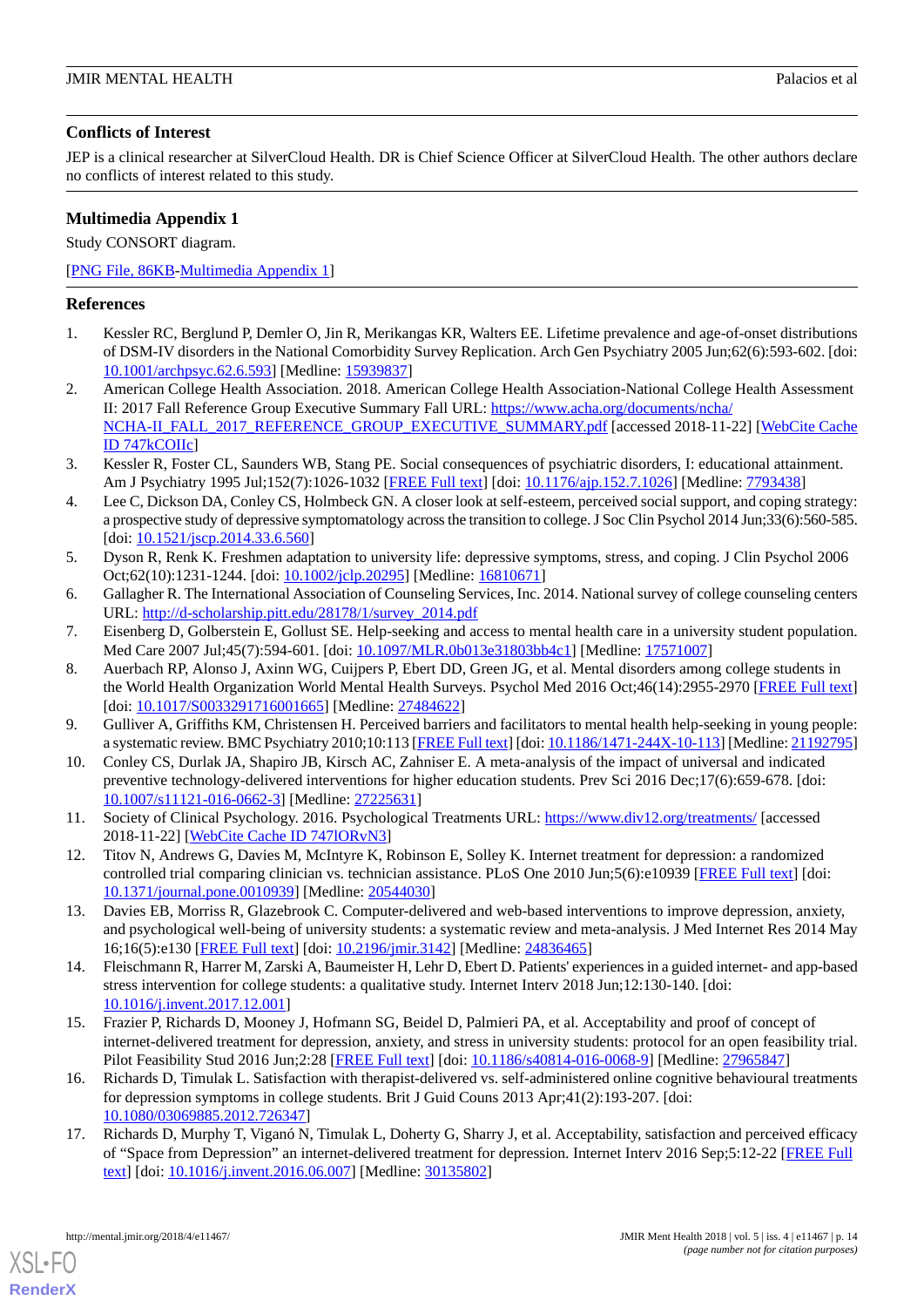- <span id="page-14-0"></span>18. Kroenke K, Spitzer RL, Williams JB. The PHQ-9: validity of a brief depression severity measure. J Gen Intern Med 2001 Sep;16(9):606-613. [doi: [10.1046/j.1525-1497.2001.016009606.x\]](http://dx.doi.org/10.1046/j.1525-1497.2001.016009606.x)
- <span id="page-14-1"></span>19. Spitzer RL, Kroenke K, Williams JB. Validation and utility of a self-report version of PRIME-MD: the PHQ primary care study. Primary Care Evaluation of Mental Disorders. Patient Health Questionnaire. J Am Med Assoc 1999 Nov 10;282(18):1737-1744. [Medline: [10568646](http://www.ncbi.nlm.nih.gov/entrez/query.fcgi?cmd=Retrieve&db=PubMed&list_uids=10568646&dopt=Abstract)]
- <span id="page-14-3"></span><span id="page-14-2"></span>20. American Psychiatric Association. Diagnostic and Statistical Manual of Mental Disorders (DSM-5). Washington, DC: American Psychiatric Association Publishing; 2013.
- <span id="page-14-4"></span>21. Spitzer RL, Kroenke K, Williams JB, Löwe B. A brief measure for assessing generalized anxiety disorder: the GAD-7. Arch Intern Med 2006 May 22;166(10):1092-1097. [doi: [10.1001/archinte.166.10.1092](http://dx.doi.org/10.1001/archinte.166.10.1092)] [Medline: [16717171](http://www.ncbi.nlm.nih.gov/entrez/query.fcgi?cmd=Retrieve&db=PubMed&list_uids=16717171&dopt=Abstract)]
- <span id="page-14-5"></span>22. Lovibond P. The structure of negative emotional states: comparison of the Depression Anxiety Stress Scales (DASS) with the Beck Depression and Anxiety Inventories. Behav Res Ther 1995 Mar;33(3):335-343. [doi: [10.1016/0005-7967\(94\)00075-U](http://dx.doi.org/10.1016/0005-7967(94)00075-U)]
- <span id="page-14-6"></span>23. Rubin LH, Witkiewitz K, Andre JS, Reilly S. Methods for handling missing data in the Behavioral Neurosciences: don't throw the baby rat out with the bath water. J Undergrad Neurosci Educ 2007;5(2):A71-A77 [\[FREE Full text\]](http://europepmc.org/abstract/MED/23493038) [Medline: [23493038](http://www.ncbi.nlm.nih.gov/entrez/query.fcgi?cmd=Retrieve&db=PubMed&list_uids=23493038&dopt=Abstract)]
- <span id="page-14-7"></span>24. Krueger C, Tian L. A comparison of the general linear mixed model and repeated measures ANOVA using a dataset with multiple missing data points. Biol Res Nurs 2004 Oct;6(2):151-157. [doi: [10.1177/1099800404267682](http://dx.doi.org/10.1177/1099800404267682)] [Medline: [15388912\]](http://www.ncbi.nlm.nih.gov/entrez/query.fcgi?cmd=Retrieve&db=PubMed&list_uids=15388912&dopt=Abstract)
- <span id="page-14-8"></span>25. Morris SB. Estimating effect sizes from pretest-posttest-control group designs. Organ Res Methods 2007 Jul 23;11(2):364-386. [doi: [10.1177/1094428106291059](http://dx.doi.org/10.1177/1094428106291059)]
- <span id="page-14-9"></span>26. Jacobson NS, Truax P. Clinical significance: a statistical approach to defining meaningful change in psychotherapy research. J Consult Clin Psychol 1991;59(1):12-19. [doi: [10.1037/0022-006X.59.1.12\]](http://dx.doi.org/10.1037/0022-006X.59.1.12)
- <span id="page-14-11"></span><span id="page-14-10"></span>27. Braun V, Clarke V. Using thematic analysis in psychology. Qual Res Psychol 2006 Jan;3(2):77-101. [doi: [10.1191/1478088706qp063oa](http://dx.doi.org/10.1191/1478088706qp063oa)]
- 28. Vaismoradi M, Turunen H, Bondas T. Content analysis and thematic analysis: implications for conducting a qualitative descriptive study. Nurs Health Sci 2013 Mar 11;15(3):398-405. [doi: [10.1111/nhs.12048](http://dx.doi.org/10.1111/nhs.12048)]
- <span id="page-14-12"></span>29. Titov N, Dear BF, Staples LG, Bennett-Levy J, Klein B, Rapee RM, et al. MindSpot clinic: an accessible, efficient, and effective online treatment service for anxiety and depression. Psychiatr Serv 2015 Oct;66(10):1043-1050. [doi: [10.1176/appi.ps.201400477\]](http://dx.doi.org/10.1176/appi.ps.201400477) [Medline: [26130001\]](http://www.ncbi.nlm.nih.gov/entrez/query.fcgi?cmd=Retrieve&db=PubMed&list_uids=26130001&dopt=Abstract)
- <span id="page-14-14"></span><span id="page-14-13"></span>30. Hilvert-Bruce Z, Rossouw PJ, Wong N, Sunderland M, Andrews G. Adherence as a determinant of effectiveness of internet cognitive behavioural therapy for anxiety and depressive disorders. Behav Res Ther 2012 Aug;50(7-8):463-468. [doi: [10.1016/j.brat.2012.04.001](http://dx.doi.org/10.1016/j.brat.2012.04.001)] [Medline: [22659155\]](http://www.ncbi.nlm.nih.gov/entrez/query.fcgi?cmd=Retrieve&db=PubMed&list_uids=22659155&dopt=Abstract)
- <span id="page-14-15"></span>31. Christensen H, Griffiths KM, Farrer L. Adherence in internet interventions for anxiety and depression. J Med Internet Res 2009 Apr;11(2):e13 [\[FREE Full text](http://www.jmir.org/2009/2/e13/)] [doi: [10.2196/jmir.1194\]](http://dx.doi.org/10.2196/jmir.1194) [Medline: [19403466](http://www.ncbi.nlm.nih.gov/entrez/query.fcgi?cmd=Retrieve&db=PubMed&list_uids=19403466&dopt=Abstract)]
- <span id="page-14-16"></span>32. Richards D, Timulak L, O'Brien E, Hayes C, Vigano N, Sharry J, et al. A randomized controlled trial of an internet-delivered treatment: its potential as a low-intensity community intervention for adults with symptoms of depression. Behav Res Ther 2015 Dec; 75: 20-31. [doi: 10.1016/j.brat. 2015. 10.005] [Medline: [26523885\]](http://www.ncbi.nlm.nih.gov/entrez/query.fcgi?cmd=Retrieve&db=PubMed&list_uids=26523885&dopt=Abstract)
- <span id="page-14-17"></span>33. Harrer M, Adam SH, Fleischmann RJ, Baumeister H, Auerbach R, Bruffaerts R, et al. Effectiveness of an internet- and app-based intervention for college students with elevated stress: randomized controlled trial. J Med Internet Res 2018 Apr 23;20(4):e136. [doi: [10.2196/jmir.9293\]](http://dx.doi.org/10.2196/jmir.9293) [Medline: [29685870](http://www.ncbi.nlm.nih.gov/entrez/query.fcgi?cmd=Retrieve&db=PubMed&list_uids=29685870&dopt=Abstract)]
- 34. Meyer B, Berger T, Caspar F, Beevers CG, Andersson G, Weiss M. Effectiveness of a novel integrative online treatment for depression (Deprexis): randomized controlled trial. J Med Internet Res 2009 May 11;11(2):e15. [doi: [10.2196/jmir.1151](http://dx.doi.org/10.2196/jmir.1151)]
- 35. Ruwaard J, Schrieken B, Schrijver M, Broeksteeg J, Dekker J, Vermeulen H, et al. Standardized web-based cognitive behavioural therapy of mild to moderate depression: a randomized controlled trial with a long-term follow-up. Cogn Behav Ther 2009 Feb;38(4):206-221. [doi: [10.1080/16506070802408086\]](http://dx.doi.org/10.1080/16506070802408086) [Medline: [19221919](http://www.ncbi.nlm.nih.gov/entrez/query.fcgi?cmd=Retrieve&db=PubMed&list_uids=19221919&dopt=Abstract)]

## **Abbreviations**

**ANOVA:** analysis of variance **CBT:** cognitive behavioral therapy **GAD-7:** Generalized Anxiety Disorder 7 **DASS-21:** Depression Anxiety and Stress Scale **DSM-5:** Diagnostic Manual of Mental Disorders, Fifth Edition **iCBT:** internet-delivered cognitive behavioral therapy **IQR:** interquartile range **LMM:** linear mixed model **MCAR:** missing completely at random **PHQ-9:** Patient Health Questionnaire 9 **RCI:** reliable change index **RCT:** randomized controlled trial